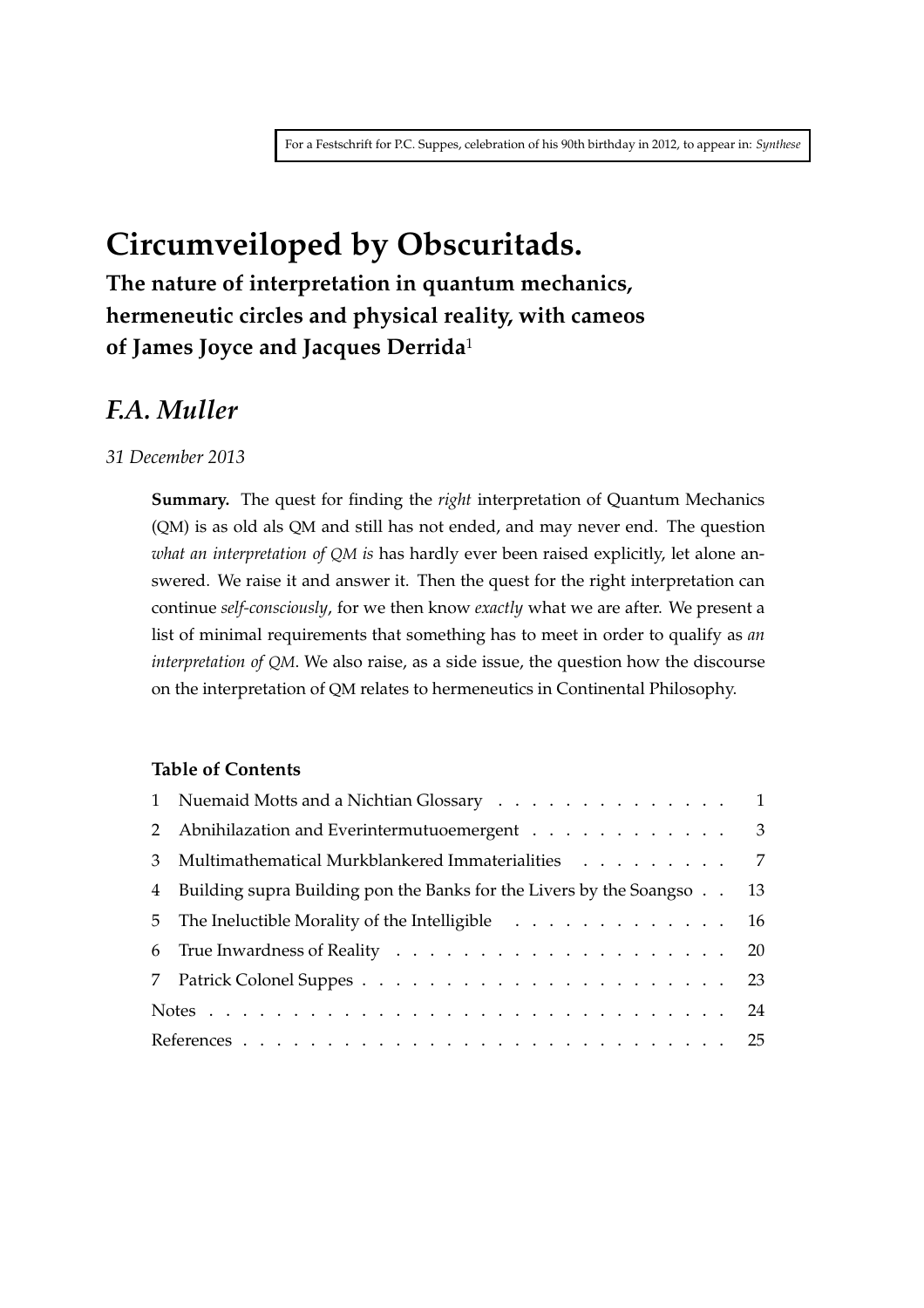# **1 Nuemaid Motts and a Nichtian Glossary**

James Augustine Aloysius Joyce (1882–1941) constructed this tantaltuous and tumulising towertome *Finnegans Wake* (1939) in the period during which quantum mechanics was *created* (1923–1939), by Werner Heisenberg, Max Born, Pascual Jordan, Wolfgang Pauli, P.A.M. Dirac and Erwin Schrödinger, was *axiomatised*, by Johnny von Neumann, was *applied*, by numerous physicists, was *interpreted*, by Niels Bohr and Heisenberg, was *demonstrated to exclude* certain alternative theories, by Von Neumann, and was *criticised*, by Albert Einstein, Schrödinger and others. Over the past decades, philosophers have joined the interpretation effort — with remarkable success, we dare add.

News broadcast in *Finnegans Wake*: 2

The abnihilization of the etym by the grisning of the grosning of the grinder of the grunder by the first lord of Hurteford expolodonates through Parsuralia with an ivanmorinthorrorumble fragoromboassity amidwhiches general uttermost confusion are perceivable moletons scaping with mulicules . . . Similar scenatas are projectilised from Hullulullu, Bawlawayo, empyreal Raum and mordern Atems.

Recall that in 1911 Lord Rutherford (lord of Hurteford) split the atom (etym), a detonation of sorts where electrons (moletons) and molecules (mulicules) escape, projectiles moving through empirical space (German *Raum*). The historical event was reported all around the globe, like in Paris (Hullulullu), Rome (Bawlawayo) and Athens (Atems).

Traces of both the Quantum and the Relativity Revolution in physics are scattered all over *Finnegans Wake*.

Philosophically, *Finnegans Wake* can be seen to raise the issue of what *meaning* is, even of *language* is. We let this grand issue sleep.

*To interpret* a word, an expression, a sentence, a text, is *to assign meaning to* it. Clear and unambiguous kinds of texts, such as the telephone directory of Hullulullu, the weather forecast for tomorrow in Bawlawayo, the papers of Patrick Colonel Suppes, and the user manual of your brand new ten-dimensional retina-screen nanowave stringphone, do not stand in need of interpretation. Other kinds of text cry out earsplittingly for interpretation, of which *Finnegans Wake* arguably is the most clear and unambiguous instance ever created. Quantum mechanics is somewhere in between. As Dummett (1925–2011) testified:<sup>3</sup>

Physicists know how to use quantum mechanics and, impressed by its success, think it is *true*; but their endless debates about the interpretation of quantum mechanics show that they do not know what it *means*.

But standing in need of interpretation is something that *Finnegans Wake* and quan-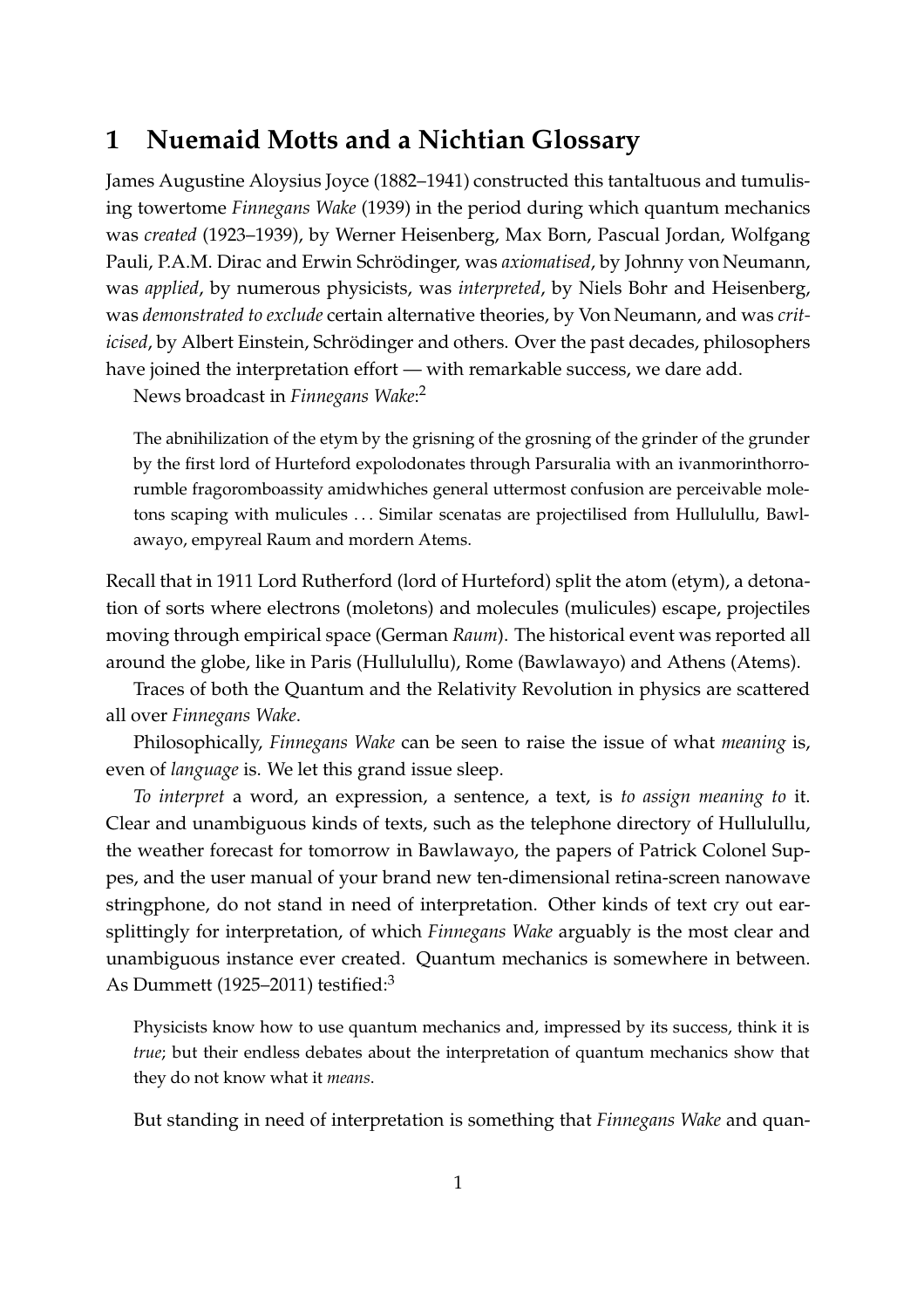tum mechanics (QM) share with lots of other texts. We must take a closer look to understand why they are special.

Joyce judged *natural-language-as-we-know-it* (whenceforth: Nalasweknowit) inadequate to describe what happens in the dream world, and created, for this very purpose, a 'new language', *if* that is the appropriate phrase: "nuemaid motts truly plural and plusible" (138.08–09) and a "nichtian glossery which purveys aprioric roots for aposteriorious tongues this is nat language in any sinse of the world" (83.10–11). Heisenberg and Bohr judged Nalasweknowit, of which they considered 'the language of classical physics' a refinement, inadequate to describe what happens in the microphysical world, the world of *very* small physical entities and *very* brief physical processes.

Small wonder. Nalasweknowit has developed while *homo sapiens* and its ancestry was wide awake, i.e. not dreaming, and interacting with the macrophysical world filled with trees, rocks and animals, and with days, seasons and lifetimes. Man was occupied with fulfilling his biological needs of nutrition, protection and procreation, rather than with penetrating the ephemerally flashing realm of dreams, explaining the phenomena by means of theories, or unravelling the mysteries of a realm of reality inaccessible by the unaided senses. No one had ever wanted or needed to go above and beyond the waking macrophysical world, or to transcend our biological needs, which we shared with the beasts. But, at some day, the time had come that we did want and did need to go precisely there, and we did want transcend our beasty needs. On Earth, *how*?

Back to the early 20th Century. Understanding the microphysical world was no longer deemed possible with Nalasweknowit. In order to grasp this realm of reality somehow, only a 'symbolic description', or a *Deutung*, by abstract mathematical means seemed possible. Of course nothing remotely like "multimathematical immaterialities" (394.31–32) was the means for Joyce to penetrate the realm of dreams. Joyce constructed numerous neologisms and *portmanteaux*: "the dialytically separated elements of precedent decomposition for the verypetpurpose of subsequent recombination" (614.34–35). In contradistinction to how Joyce accomplished his daunting task of evoking the phantasmagorical events of deep weep sleep, i.e. by creating *Finnegans Wake*, and thereby replacing Nalasweknowit, what the founding fathers of QM did was far less radical: a comparatively small yet significant enrichment of Nalasweknowit would initially turn out to be sufficient to unlock the secrets of the atom — but would eventually also lead to perplexities the world of science had never seen before . . .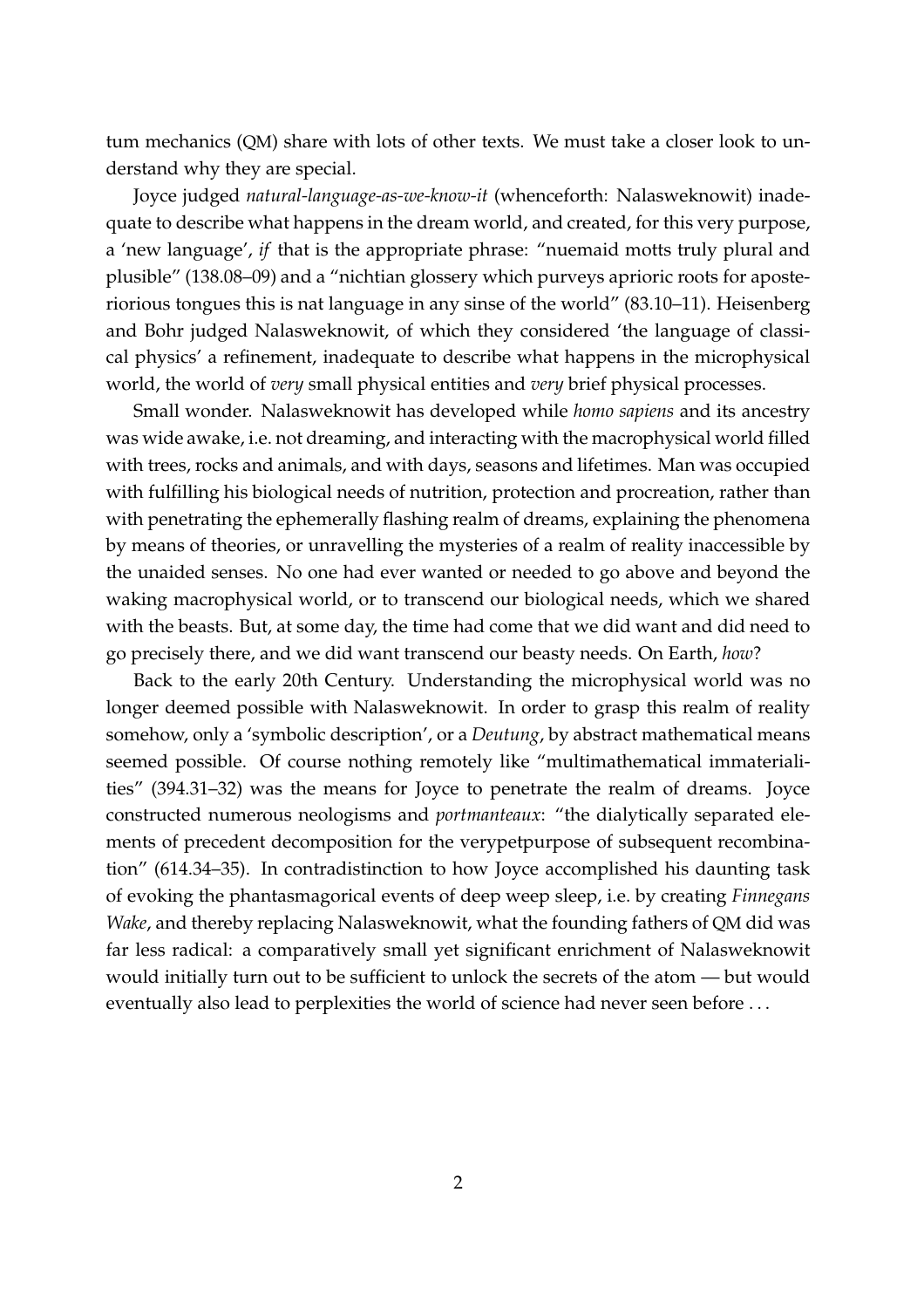### **2 Abnihilazation and Everintermutuoemergent**

No matter how one characterises QM pecisely, e.g. as the deductive closure of a set of sentences (the postulates) in a formal language or through a class of models (structures in the domain of discourse of axiomatic set-theory), or some sophisticated combination of these, QM incontestably has *propositional content*, expressed in declarative sentences of Nalasweknowit, enriched with physical and mathematical vocabulary and with symbols. QM makes a large variety of pronouncements about physical reality, measurements included, that can be and have been tested severely. Sometimes QM says things that raise our eyebrows sky high, like there be non-local correlations that do *not* fall off with distance and *cannot be explained* even by an appeal to the entire past of the carriers of the correlata (version of Bell's Theorem), and like a continuously *observed* kettle filled with water on the fire that never boils (quantum Zeno paradox).<sup>4</sup> Sometimes QM remains mute when we desperately crave for answers, like when we ask whether Schrödinger's unmeasured, and therefore unobserved cat *is* dead or alive, since QM does neither fulfil the truth-condition for the sentence 'The *unobserved* cat is alive', nor for 'The *unobserved* cat is dead', QM falls silent. Needless to add that the celebrated case of Schrödinger's cat extrapolates to the entire unmeasured part of the universe, which comprises nearly everything. We observe a few drops of the ocean of being. Nearly all of physical reality is *ontically indeterminate*, and therefore is not *really* reality at all . . . QM forbids us to speak whereof we want to speak.

Notice that a use theory of meaning, which takes the use of words, expressions and sentences constitutive for their meaning, does not sit comfortably either with Dummett's locution displayed above: if, *first*, knowing the meaning of QM resides in knowing how to use it, and, *secondly*, granted that physicists know how to use QM in every which way, that is, knowing how to construct quantum-mechanical models of phenomena, knowing how to reason quantum-mechanically, knowing how to calculate measurement outcomes, knowing how analyse experiments using QM then they should *know* its meaning, whereas the endless debates about the interpretation of QM — which we shall provisionally call its *hermeneutic predicament* — is taken to show the contrary, namely that they *do not know* what QM means.

If the project *to interpret* QM is, in good hermeneutic fashion, to assign meaning to it, we must ask which expressions of QM stand in need of interpretation, because, then, apparently *their* meaning is not obvious, or is ambiguous, or is obscure, or in any way stand in dire need of receiving clear and unambiguous meaning. If every expression in QM were perfectly clear, there would obviously be no need to interpret QM.

The vocabulary of QM is rather mathematical and its mathematical concepts are crystal clear. They do not stand in need of interpretation — Hilbert-space, self-adjoint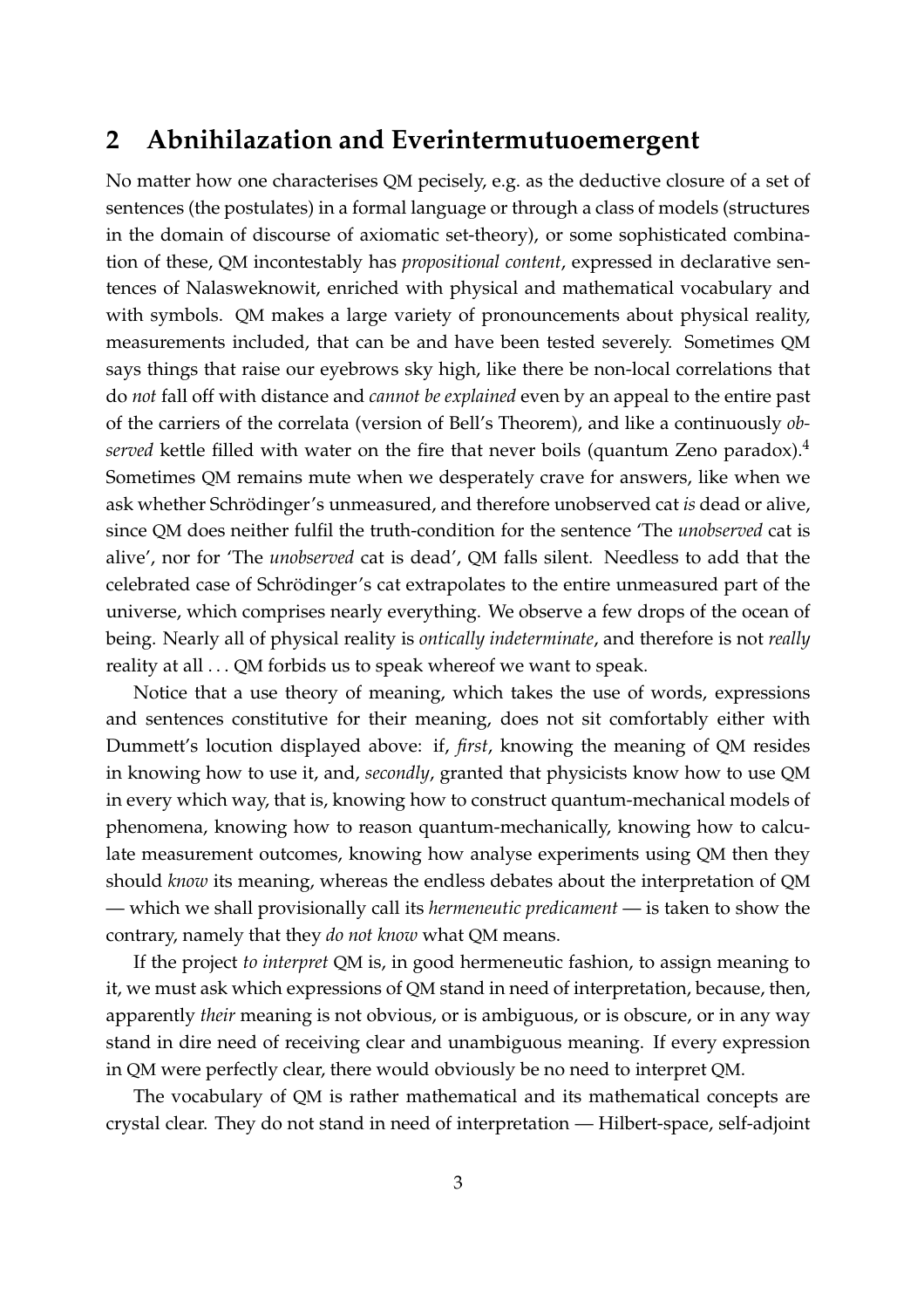operator, eigenvalue equation, unitary evolution, statistical operator, Clebsch-Gordan coefficients, Weyl rays, unitary representations of a symmetry group, permutation operators, Wigner distributions, and what have you. The physical vocabulary, including physical magnitude, physical system, composite system and subsystem, physical property and physical relation also seem far from obscure. This is not to say that these concepts are beyond interpretation, let alone beyond metaphysical disputation. Concepts of QM that stand in need of interpretation are the physical state of a physical system and the probability for finding specific outcomes upon measurement, and certainly the concept of measurement itself. On the one hand, one can send everybody who raises questions about measurement to a laboratory: observe what is happening there and ask around; if that will not do, then nothing will. On the other hand, when we ask what a measurement is, we are after a general answer, a general concept of measurement, one that encompasses what happens inside all laboratories; everything we want to call a measurement should be an instance of our general concept, and everything we do not want to call a measurement should not be an instance of it. This general concept should cover our use of the word 'measurement', but need not cover it entirely, for we shall gladly pay the price of lack of full coverage for a clear general concept. In short, we are after a Carnapian explication of the concept of measurement. By way of an interjection, we shall have a go at this in the next Section. When a physical system qualifies as piece of measurement apparatus, when a physical interaction qualifies as a measurement interaction, when an event qualifies as a measurement event, and perhaps more, have been issues for analysis and controversy since the advent of QM. Certainly we want to count these issues part and parcel of discourse 'the interpretation of QM'.

*Probability* is mathematically represented by a normed additive mapping from some Boolean subset family of **R**, say the intervals  $\mathcal{I}(\mathbb{R})$ , to the interval  $[0, 1] \subset \mathbb{R}$ :

$$
\Pr: \mathcal{I}(\mathbb{R}) \to \mathbb{R} \tag{1}
$$

So for the mathematician, this is all there is to probability: a normed measure on  $\mathcal{I}(\mathbb{R})$ . Not for the scientist, who has to relate the normed measure to the world. The quantummechanic has to relate probability at the very least to measurement outcomes. The only way to do this is via relative frequencies. But whether probability *is* a limiting relative frequency amounts to taking a further philosophical step, as does identifying probability with *objective change*, as does identifying it with *propensity*, i.e. some *generalised quantitative disposition*, and as does taking it as a *degree of subjective belief* or a *degree of rational credence*. We entered the field of interpreting probability. Some hold that *quantum probability* is somehow special and different from probability as it occurs elsewhere in physics and in science generally. The discussion of whether this is true, and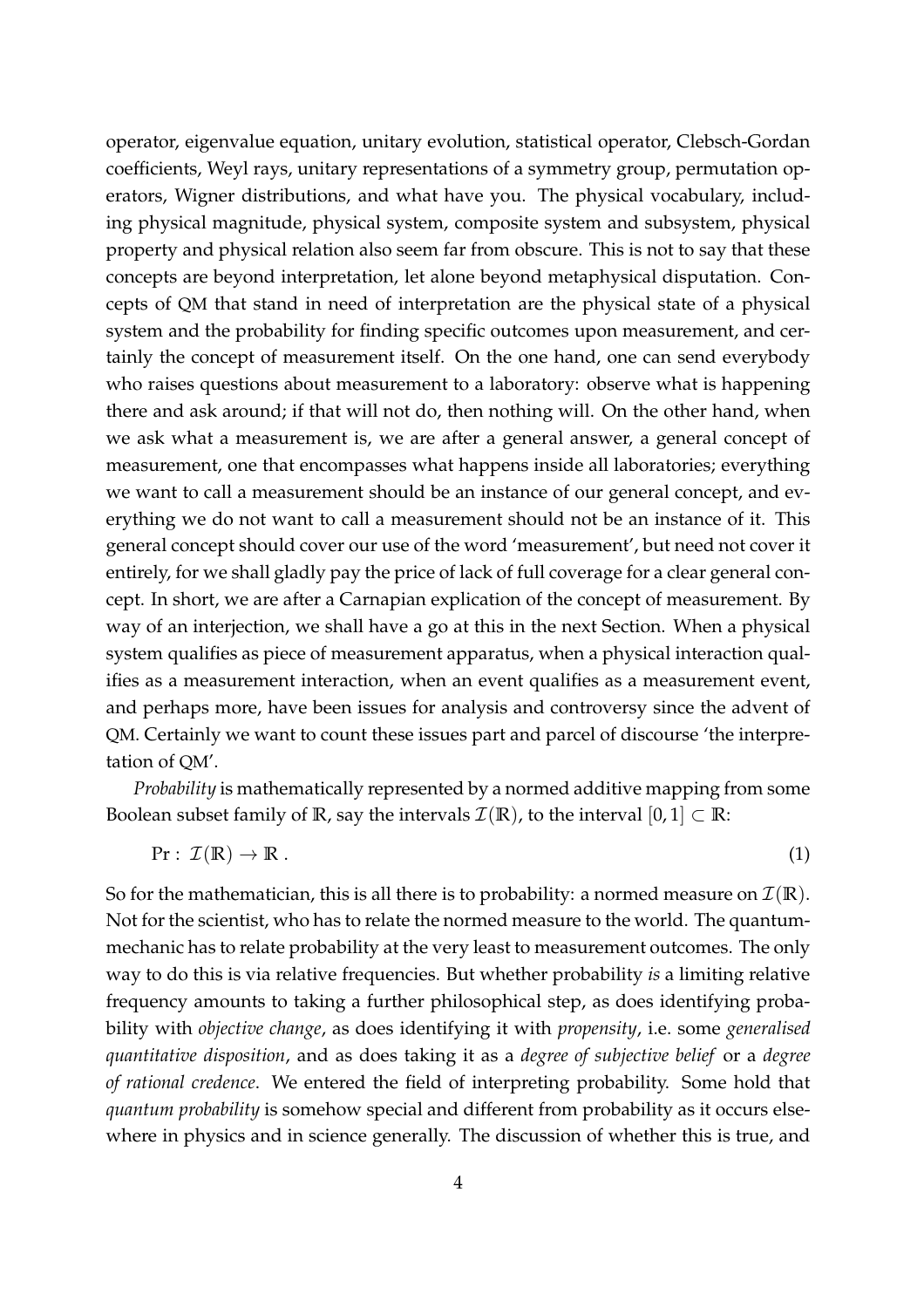how quantum probability then differs from probability applied elsewhere is however not a central theme in the interpretation of QM — at best it is a peripheral theme.

Like the concept of probability, the concept of *physical state* is primitive, yet unlike probability, it can be and is represented mathematically in many distinct ways: as a

- ⊛ a normed Hilbert-vector, or
- ⊛ a Weyl-ray, or
- ⊛ a statistical operator acting on a Hilbert-space, or
- ⊛ a positive map on a *C* ∗ -algebra.

Maybe calling a Hilbert-vector (or Weyl-ray, or . . .) *the mathematical representative of the physical state* of a physical system is a *mistake*: a Hilbert-vector should remain a physically uninterpreted and purely mathematical concept in QM, an auxiliary device to calculate probability distributions of measurement outcomes. There is no 'physical state' of the unmeasured cat in purgatory: we are led to believe that the cat has, or is in, a *physical state* by mistakenly trying to attribute physical meaning to a Hilbertvector that is a superposition of two vectors, which according to the standard property postulate we associate with a cat having the property of being dead and one having the property of being alive, respectively. We believe the unmeasured cat is some particular physical state but perhaps it isn't. QM associates a Hilbert-vector to the cat, which is devoid of physical meaning, but enables the computation of probability measures over measurement-outcomes, which are full of physical meaning. Thus we have physical meaningfulness out of physical meaninglessness. Sheer magic. Magic does however not help us to understand physical reality.

The wilful jump to meaninglessness seems however a cheap way out. I don't like it. We believe that the unmeasured cat is either stone dead or breathing, because *tertium non possibilium*, and we want QM to be logically compatible with this belief, at the very least, and preferrably to imply one or the other belief. After all, QM also predicts that as soon as we peek at (i.e. measure) the cat, through a pinhole, unbeknownst to the cat, it *is* either dead or alive. Rather than to withhold physical significance from the Hilbert-vector, we should try to assign physical significance to it (or to a Weyl-ray, or . . .). For how else could it determine physically meaningful probability measures over measurement-outcomes? No physical significance in, but physical significance out? That ought to be unacceptable. One way is to connect Hilbert-vectors to equivalence classes of preparation procedures in the laboratory. This won't help us however with Schrödinger's unmeasured cat. This won't help us with anything, because superpositions are the rule, not the exception. The founding fathers of QM started with electrons in superpositions, soon other elementary particles followed, then atoms, and nowadays we have bucky-ball molecules and circulating currents in superconducting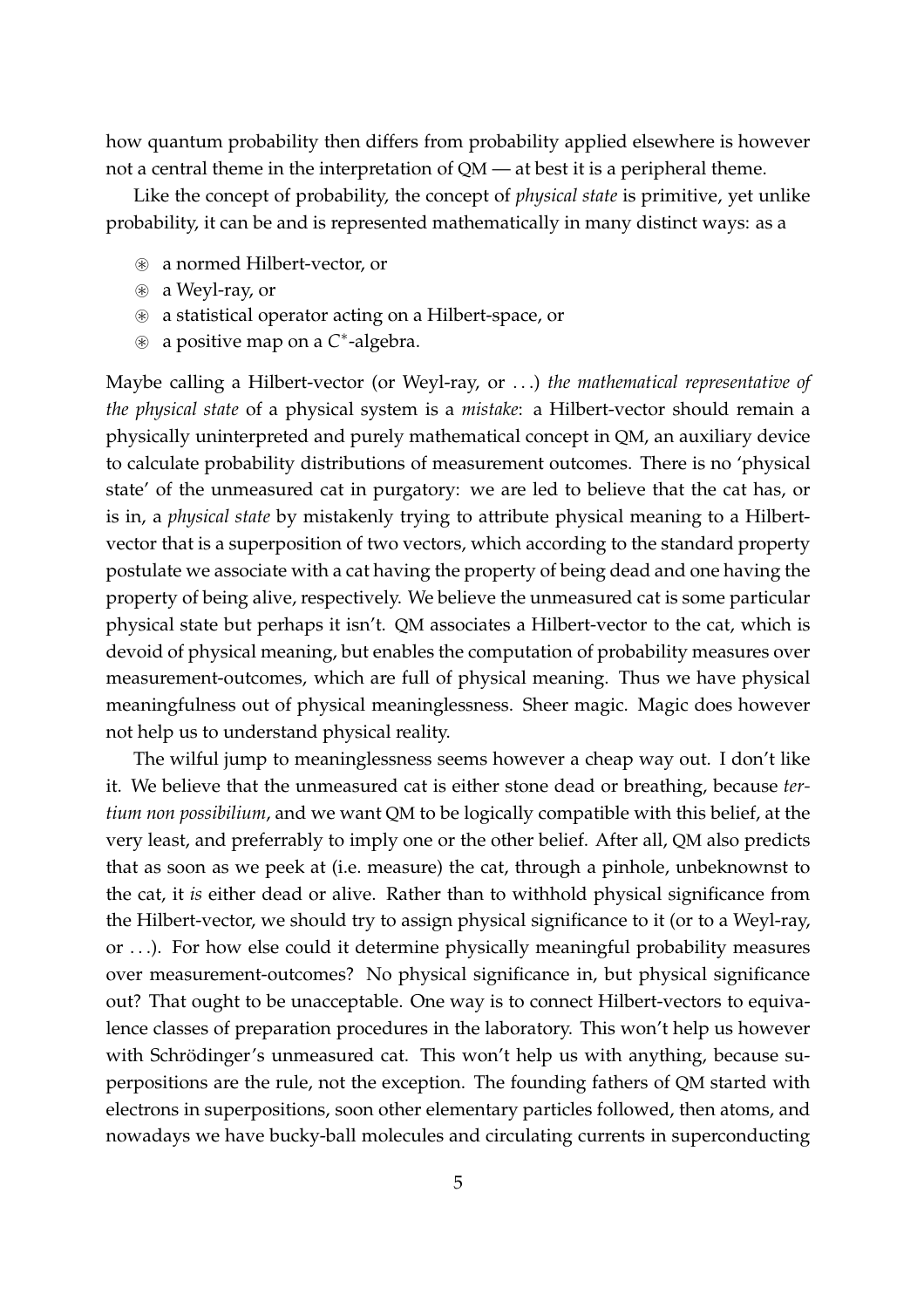metals in superpositions in the laboratory. The march of superpositions from the realm of the tiny to the realm of medium-sized dry objects is not halting.

So-called *modal interpretations* of QM have taught us that the cat ceases to be a problem as soon as we reject 'half' of what we shall call the *Standard Property Postulate* of QM, which one can find the classic texts of Von Neumann [1932] and Dirac [1928] and which remains nearly always tacit in textbooks on QM. $^5$ 

 **Standard Property Postulate (Dirac, Von Neumann)**. *A physical system* S *having physical state*  $|\psi\rangle \in \mathcal{H}$  *has quantitative physical property mathematically represented by the ordered pair*  $\langle B, b \rangle$ , where B is an operator representing some physical magnitude and *where b*  $\in \mathbb{R}$ *, iff*  $|\psi\rangle$  *is an eigenstate of B having eigenvalue b:*  $B|\psi\rangle = b|\psi\rangle$ .

When it is no longer necessary for the state to be an eigenstate of *B* in order for physical system S to have a property of the sort  $\langle B, b \rangle$ , then the unmeasured cat *can* be either dead or alive even when its state is *not* a corresponding eigenstate — but is a superposition of such eigenstates. The compatibility between QM and our belief that the unmeasured cat is either dead or alive is saved. What can be adhered to, then, is not the Standard Property Postulate but the **Sufficiency Property Postulate**, according to which it is sufficient (but not necessary) for the system to be in some eigenstate of *B* in order to possess property  $\langle B, b \rangle$  (one drops one conjunct of the Standard Property Postulate).

Logically weakening a postulate seems however to have little to do with *interpretation* in the hermeneutic sense of assigning meaning to expressions whose meaning is unclear, ambiguous or obscure. Indeed, for modal interpreters of QM, the problem of interpretation is to find *the right conditions for property ascriptions* — in addition to the stingy Sufficiency Property Postulate —, rather than to dwell on the meaning of 'physical state' (or Weyl-ray, or . . .). (We say 'stingy', because a physical system is almost never in an eigenstate, so one can almost never invoke the Sufficiency Property Postulate.) This points away from hermeneutical activity when considering interpreting QM to changing the postulates — unless one subscribes to a theory of meaning such that changing the conditions for the ascription of properties changes the meaning of the word 'property', in which case one should consider such property postulates as Carnapian *meaning postulates*, rather than synthetic postulates that are made true (or false) by the way the world is.

It is in order to mention the exception of Oxonian Everettians, who under the lead of S.W. Saunders tinker with the meaning of 'existence' and tensed expressions by relativising them to a 'perspective', a 'branch', and who, like all Everettians, assign special significance to the terms of the state vector when expanded in a special basis, which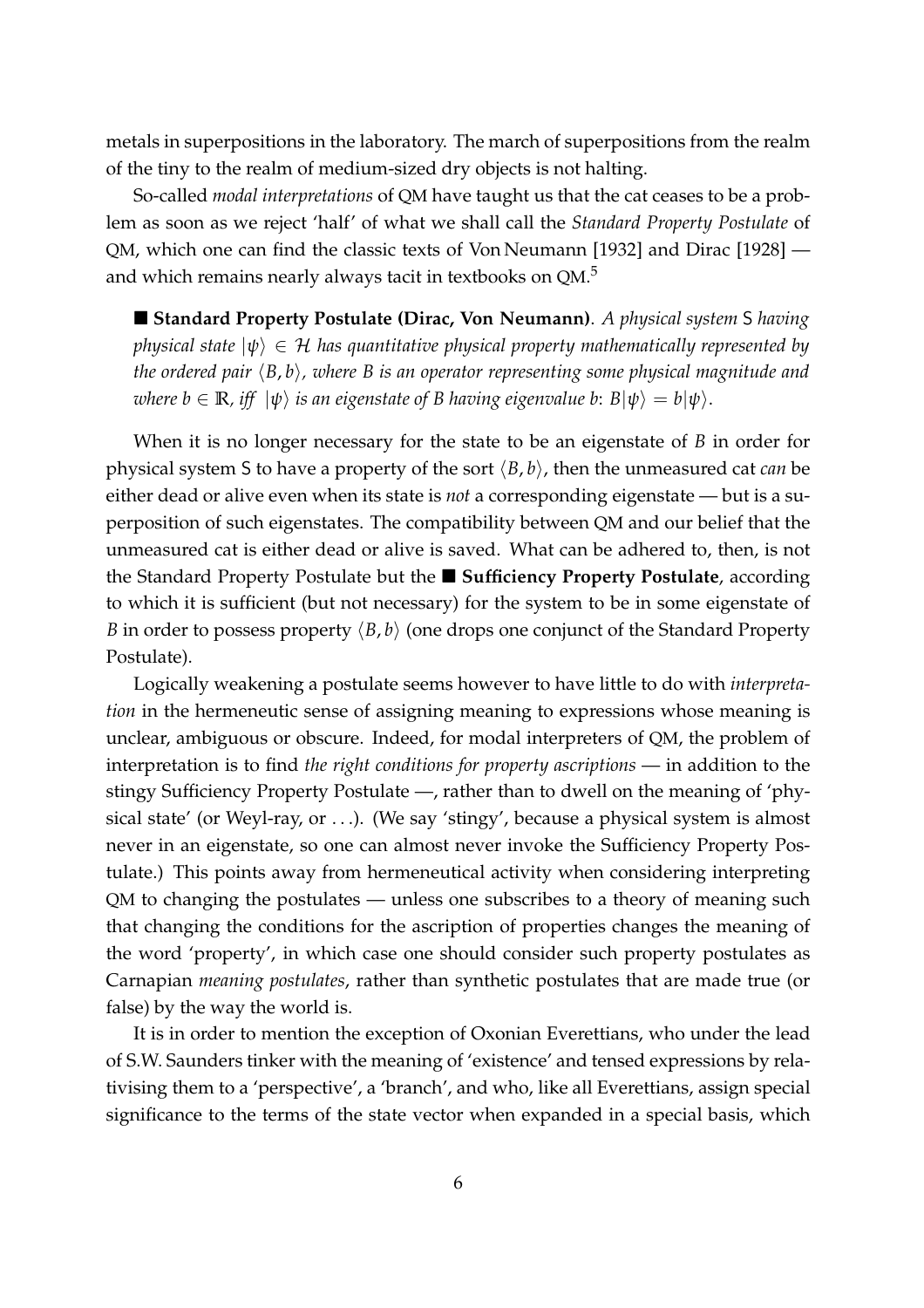is selected by the physical proces of decoherence. $6$  They re-interpret and therefore change the meaning of words in Nalasweknowit. Hermeneutics in action. One could also maintain that the problem of interpreting QM just is the problem of finding an intelligible physical meaning to attribute to the mathematical concept of a Hilbert-vector  $($ or  $\dots$ ) in such a way that our belief that the unmeasured cat is either dead or alive survives whilst leaving the Von Neumann postulates of QM untouched in all their glory, save perhaps minor modifications. But then modal interpreters of QM are *not interpreting* QM. There is no hermeneutic activity going on. What, then, *are* they doing?

They are changing the theory of QM by *changing* (one of) its postulates, which results in a *different* theory of QM, just like changing the parallel axiom of Euclidean Geometry results in a *different* geometrical theory. When that different geometrical theory, if true, tells us that the structure of space is different from what Euclidean Geometry tells us, then *mutatis mutandis* modal QM provides a different description of the microphysical world than standard QM does. This is the key insight of this paper and the essence of our alternative view of what it means *to interpret* QM. But before we turn to that, first the promised interjection on measurement.

### **3 Multimathematical Murkblankered Immaterialities**

#### **3.1 Preambule**

In English, as in most languages, *to measure* is a *verb*. The *noun* 'measurement' is derived from it: to measure is to perform a measurement, and to perform a measurement is to measure. To measure is a manifestation of intentional behaviour, i.e. it is a type of *action*, performed by a human being, with a purpose — or by any being having the cognitive capacities to exhibit it. Therefore the concept of measurement is an *intentional* concept.

The concept of measurement is expressed most explicitly, we submit, by a pentatic predicate: *someone* (*p*) measures *something* (A) that pertains to *something* (S) using *something* else (M) and obtains *result a*:

Measure(*p*, A, S, M, *a*) : *p* measures A of S by means of M and obtains *a*. (2)

There are *kinds* of measurements, whose extensions are subclasses of the extension of (2): demolishion measurements, ideal measurements, extensive measurements, perfect measurements, sharp measurements, weak measurements, . . . The word measurement occurs in combinations with other words, especially in science; these combinations express different but allied concepts, which we call *measurement concepts*: measurement event, measurement process, measurement procedure, measurement result, outcome,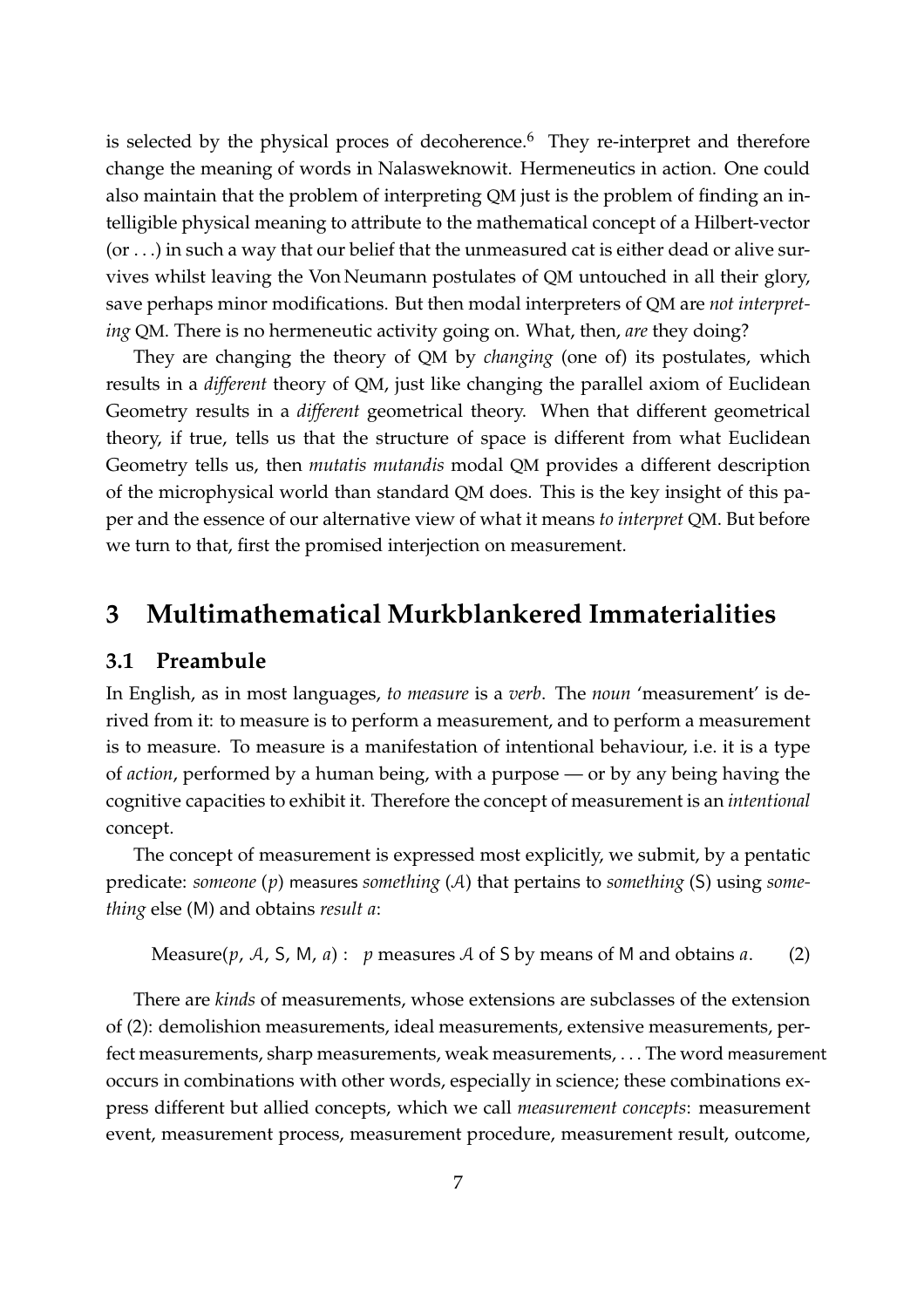measurement interaction, measurement apparatus, measurement theory, measurability. In every case, the suffix 'measurement' points to a *kind*: measurement events are a *kind* of events, they form a subclass of the class of all events; measurement processes are a *kind* of processes, they form a subclass of the class of all processes; *etc*. The purpose of this Section is to analyse the concept of measurement (2) and other measurement concepts, but only those in so far needed in the core concept Meas (2). The other measurement concepts will have to wait.

In our *analysandum*, the concept of Measurement (2), five things are connected: human being  $p$ , value  $a$ , entity S, entity M, and magnitude A. The challenge is to characterise these concepts in a way that does not rely on the concept of measurement or any of the allied concepts, otherwise we awaken the spectre of circularity. We gloss over the concept of a human being and move now to the other concepts from the putative *analysans*, one per Subsection.

#### **3.2 Values**

Value *a* is a number. Number *a* is a rational number ( $a \in \mathbb{Q}$ ), because every measurement has a finite accuracy. Since two measurement results, *a* and *b*, can be taken as the real and the imaginary part of a complex number, there is room for extending **Q** to **C**rat ⊂ **C**, the set of complex numbers having rational real and imaginary parts. Nonetheless we continue with  $a \in \mathbb{Q}$  and bracket  $C_{rat}$ .

To count is also a form of measurement, with a natural number as the result. One can count the number of children in the class room with infinite accuracy: there are 23 children in the class room, or 23,000..., and not  $23 \pm 1$ , let alone  $23,0 \pm 0,2$ . (In these cases, the outcome still is a rational number, because  $\mathbb{N} \subset \mathbb{Q}$ ; so we can stick to  $a \in \mathbb{Q}$ .)

#### **3.3 Entities**

We measure the emission spectrum *of* Hydrogen; we measure the mass *of* the Earth or *of* a positron; we measure the intensity *of* the radio-active radiation *of* the nuclear power plant in Harrisburg; we measure the acidity *of* the liquid in this flask; *etc.* Clearly *what* we measure, A, always pertains to something (S), and that something, that entity, we take to be a *physical system*, as broadly construed as possible: it consists of matter and fields, and is located in space-time. This makes physical systems, in metaphysical parlance, *concrete* rather than abstract entities.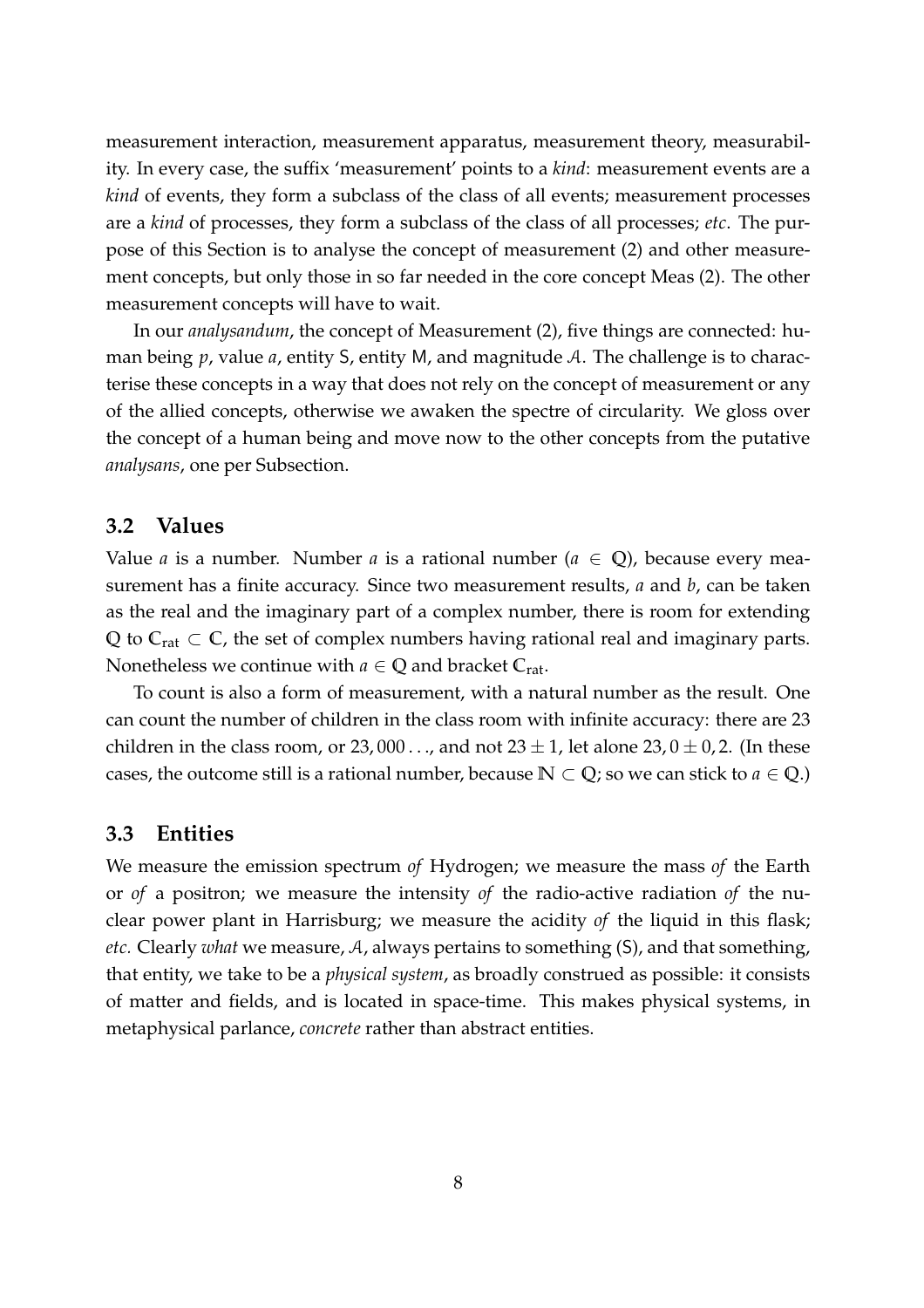#### **3.4 Measurement Apparatus**

A measurement apparatus also is a physical system, that much seems clear. We thus need a criterion to tell us *which* physical systems qualify as a measurement apparatus and which do not. We proceed stepwise,  $(A)$ – $(C)$ : in each step we consider a concept that we shall use in characterising what a measurement apparatus is.

(A) *Observability*. Surely a measurement apparatus M is a physical system that we, human beings that measure, should be able to see (or hear . . .). Otherwise M is of no use to us! So M has to be *observable* by us. This raises immediately the further question which physical systems are *observable*. Philosophers of science have pondered this question. We shall not repeat the ensuing literature but mention the rather obvious philosophical criterion for the extrinsic property of observability. Let *p* be a normal person, of sound mind and having normal eye-sight.

**Criterion for Observability.** Physical system S is *observable* iff for every *p*: if *p* were in front of S in broad daylight with open eyes, then *p* would see S.

Van Fraassen famously insisted that the observability of objects, events, facts, processes, is a subject for scientific research, not for philosophical analysis. For a scientific characterisation of observability, see Muller [2005].

If S is observable, then S seems to have *properties* that are observable, notably its shape and colours. What *is* it that we actually *see*? In full generality, this is a metaphysical question, which we wish to bracket. We therefore limit ourselves to a characterisation of an observation predicate, remaining neutral about whether predicates express universals or tropes.

**Criterion for an Observation Predicate.** A predicate *F* applied to physical system S is an *observation predicate* iff for every *p*: if *p* were in front of S in broad daylight with open eyes, then *p* would judge that  $F(S)$  or judge that  $\neg F(S)$  relying only on linguistic knowledge and on looking at S.

The addition of 'relying only on linguistic knowledge' is to prevent that *theory*, broadly construed, is relied on in order to judge whether  $F(S)$  or that  $\neg F(S)$ . Suppose around 2, 000 BC an Egyptian girl is taught that what we call 'the sun' is the god Raa. The other morning the girl wakes up, looks at the sky and says: 'A god has appeared in the sky.' She formed this judgement by looking at the sky. But 'being a god' should not qualify as an observation predicate. It doesn't according to our Criterion, because 'a god' relies on some religious theory, that informs us about gods in general and Raa in particular. That goes above and beyond *linguistic knowledge*, i.e. knowledge of meaning, knowledge of how to use words, the capacity to display appropriate linguistic behaviour by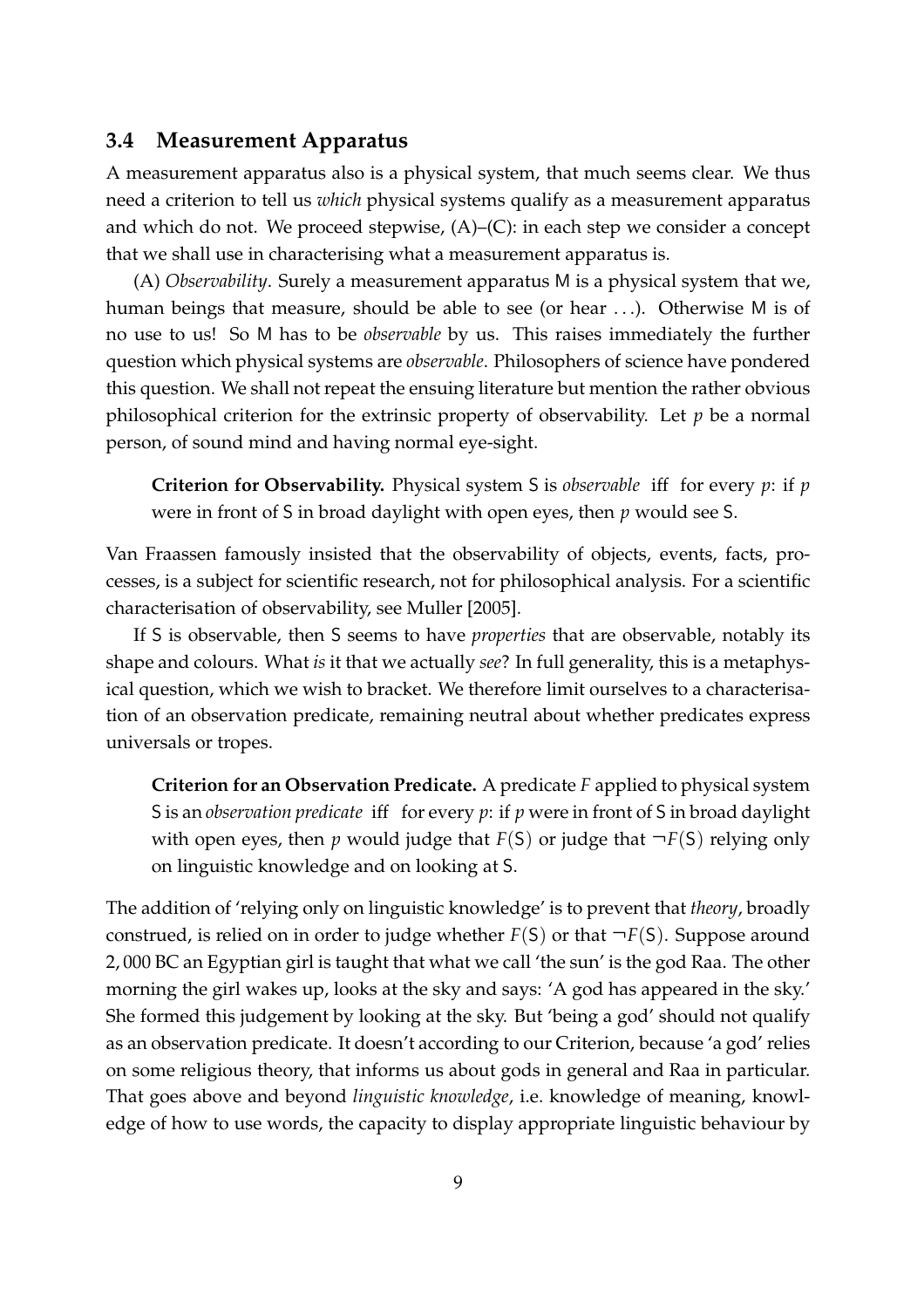uttering words, expressions and sentences in given circumstances, and by understanding words, expressions and sentences when others utter them. Person *p* must have some linguistic knowledge, by the way, otherwise *p* could not form the judgement that  $F(S)$  or that  $\neg F(S)$ . As soon as theoretical knowledge is needed to understand what predicate *F* means, *F* cannot be an observation predicate.<sup>7</sup>

So much for the observability of measurement apparatus M.

(B) *One-one Correspondence*. When we read that the pointer of an Volt-meter points to 22 V, we ascribe the property of an electric potential difference to a circuit; when I read 86 kg on the display of a scale while standing on it, I conclude that my body has a mass of 86 kg; *etc.* So what we need is a one-one correspondence between observable properties of M and values of the magnitude A that M is measuring. Or better, *intervals of values* rather than *values* because of the finite measurement accuracy: result *I* =  $1.04 \pm 0.07$  mA describes an observable property of an Am-meter that corresponds to an infinite set of electric current values, namely interval [0.97, 1.11].

(C) *Relevant Interaction.* So a measurement apparatus M of magnitude A is an observable physical system that leads to a one-one correspondence between certain sets of values of A and observable properties of M?

Almost right. Dupe can assign a rational number to few solid objects lying on the table in front of him using pencil and paper: Dupe looks at an object and writes down some arbitrary rational number. Dupe claims to have measured the masses of these objects, because we have a one-one correspondence between observable properties of the paper (the ink spots on it that express rational numbers) and values of the physical magnitude mass of the objects. Yet surely the pencil and paper do not qualify as a *measurement apparatus that measures mass*. Pencil and paper can be used *to report* measurement outcomes, but they are not themselves pieces of mass-measurement apparatus. Furthermore, just *writing down an arbitrary rational number* with a pencil on a piece of paper *is not measuring* anything. If a one-one correspondence were enough, then measurement results would be what we want them to be, would become wholly under our control, whereas a measurement outcome seems to be something that is entirely beyond our control, something that has nothing to do with what we want. Particular measurement outcomes may be the ones we want, hope, wish, expect or fear. But *which* outcomes we shall actually obtain when we measure is beyond our control and indifferent to our needs, hopes, wishes, expectations and fears.

Perhaps we should require that the one-one correspondence *must be the result of a particular physical interaction* between measured object S and measuring object M. Dupe's one-one correspondence was not due to an interaction between the objects on his table and the paper. Which particular physical interaction? The physical interaction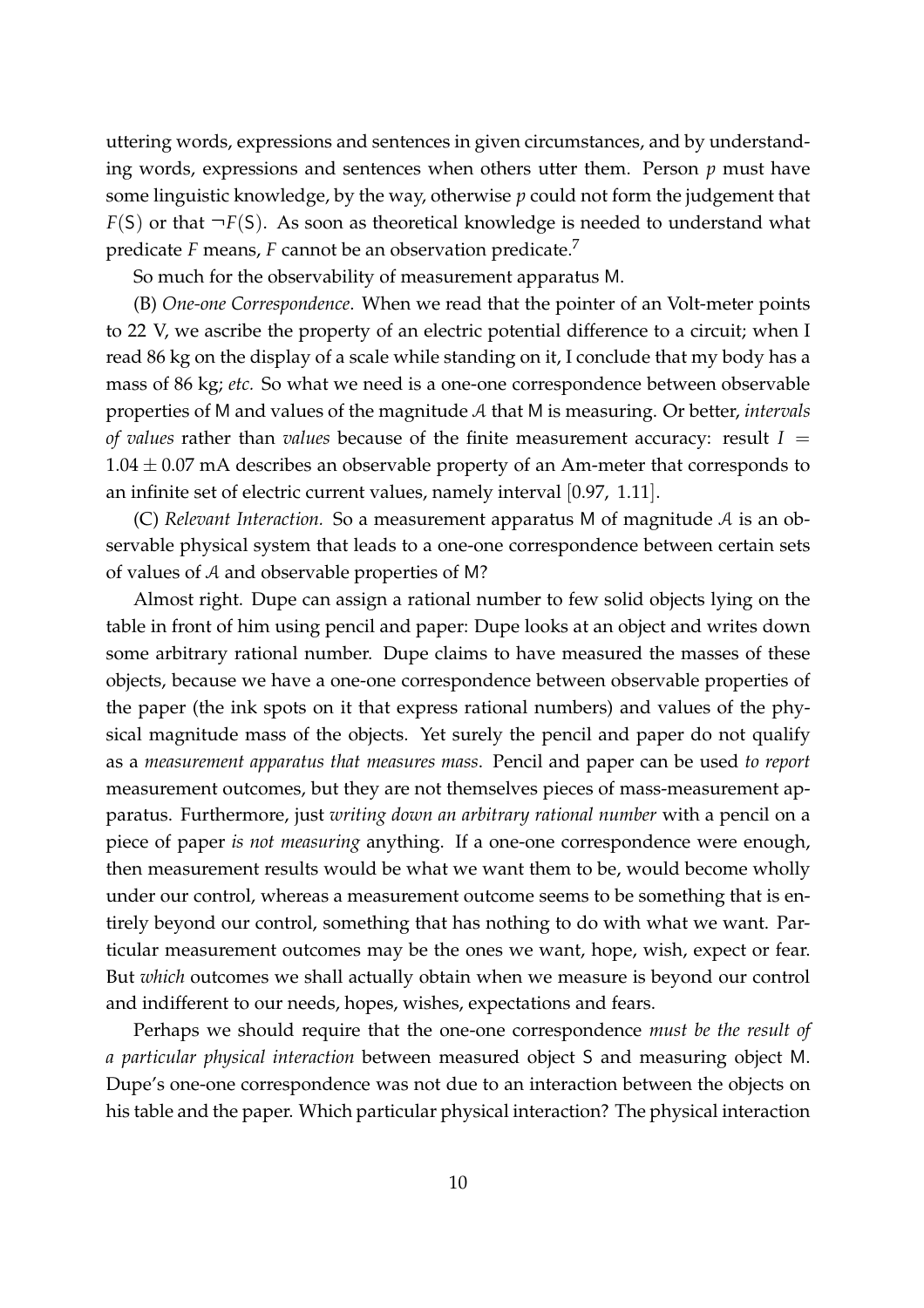that occurs in explaining how M works, specifically how the one-one correspondence between (sets of) values of A and (observation) predicates that apply to M comes about. Let us call that physical interaction A-*relevant* — which thus partly is an epistemic concept.

We arrive at the following criteria.

**Criterion for an** A**-Measurement Apparatus.** Physical system M is a *measurement apparatus of physical magnitude* A, or briefly, an A-*measurement apparatus*, iff

(M1) M is observable;

(M2) there is a one-one correspondence between (observation) predicates *F* which apply to M, and sets of values of A; and

(M3) the correspondence of (M2) is the result of the A-relevant physical interaction between physical system S, to which A pertains, and M.

**Criterion for a Measurement Apparatus.** Physical system M is a *measurement apparatus* iff there is some physical magnitude A such that M is an A-measurement apparatus.

The young tree in the park garden is a measurement apparatus of the dichotomic physical magnitude 'presence of wind' (W): if it oscillates visibly, then W has value 1 (presence of wind), and if it remains unmoved, then W has value 0 (absence of wind). Conclusion: a piece of measurement apparatus need not be a *technological artifact*, designed and constructed by human beings. Mother Nature produces pieces of measurement apparatus too, unintendedly, which is why being a technological artifact for M is not part of the criterion for a measurement apparatus.

#### **3.5 Magnitudes**

Etymologically the word 'magnitude' comes from the Latin *magnus* (big, large) and *magnitudo* (measure of bigness). Here 'measure' means *unit*, which suggests that magnitude is a quantified conception of some property: we speak of magnitude when we can quantify some property and we can measure it, no matter how indirectly. Think here of mass as quantity of matter (Newton), momentum as quantity of motion (Huygens), volume as quantity of 3-dimensional space, acidity as quantity of acid in a solution (Arrhenius), biomass as quantity of matter produced in carbon, hydrogen and oxygen, electric current as quantity of electricity (Gilbert), and so forth.

A general definition of magnitude is not around. An appealing idea seems to define a magnitude as a *quantified* or *quantitative property*. Measuring magnitude A of physical system S and obtaining value *a* would then show that S possesses a quantified property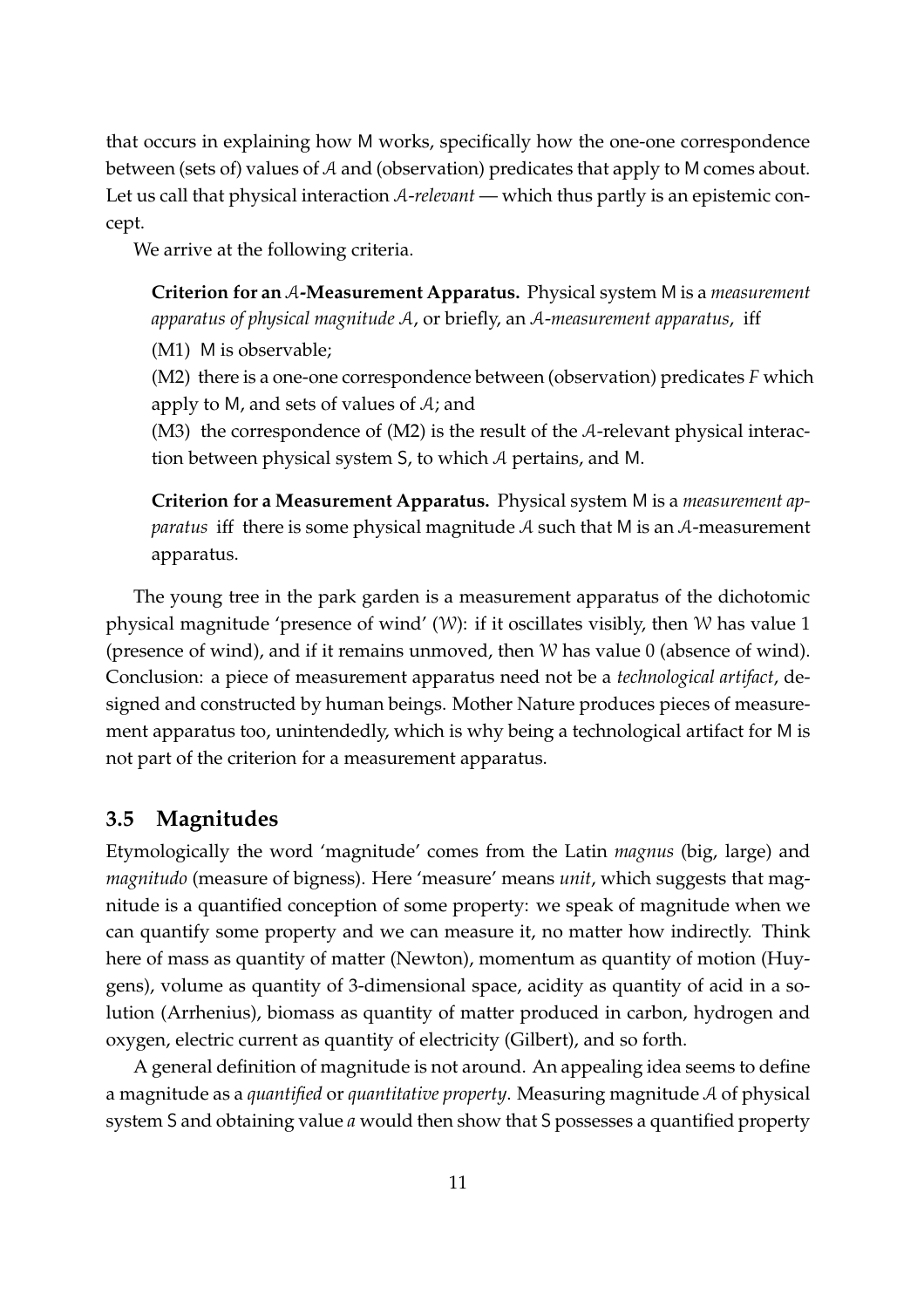that we could represent by:  $\langle A, a \rangle$ . But this runs afoul against standard QM, which has taught us that measuring A definitely is *not* revealing a property possessed by S before the measurement. On the contrary, property  $\langle A, a \rangle$  gets ascribed to S *just after* a measurement has ended and the state of S collapes to an eigenstate that belongs to *a*, which then is an eigenvalue of the representing operator *A* acting on the Hilbert-space  $H$  associated with S.

Thus we take magnitude A as primitive and define a *quantitative property* as  $\langle A, a \rangle$ , where  $a \in V(\mathcal{A}) \subseteq \mathbb{R}$ , the set of values of A, or as  $\langle A, a, u(\mathcal{A}) \rangle$  when magnitude A has a *unit*. If needed,  $V(A)$  can include complex numbers, in which case  $V(A) \subseteq C$ .

A few examples ( $\mathbb{R}^+$  contains 0):

```
\langle \text{mass, R}^+ \text{, kilogram} \rangle, \langle \text{length, R} \rangle\langle \text{length, R}^+ \text{, meter} \rangle, \langle \text{energy, R, joule} \rangle. (3)
```
We have now taken care of everything that is involved in the concept of measurement (2). Next we present our explication of measurement.

#### **3.6 Main Dish**

Much of the labour we had to perform to arrive at an *analysans* of our *analysandum*, that is, at a criterion for the core concept of measurement, has already been performed in our analysis of a measurement apparatus.

**Criterion for Measurement.** *p measures* A *of* S *by means of* M *and obtains a* iff

- (1)  $p$  is a person,
- (2)  $\mathcal A$  is a magnitude,
- (3) S is a physical system,
- (4) M is an A-measurement apparatus,
- (5)  $a \in V(\mathcal{A})$  (*a* is a value of  $\mathcal{A}$ ),

(6) *p* makes S and M physically interact A-relevantly and this A-relevant interaction results in A having value *a*, which M registers or displays.

Does this criterion cover all measurements that have been, are and will be performed by anyone anywhere? I would be surprised if it did. For example, how about measuring the length of the table by a tapeline? Is the result of 250 cm, the value of the length of the table, a result of a 'lenght-relevant physical interaction between table and tapeline'? Their interaction consists of no more than they absorb some of each other's emitted electro-magnetic radiation. . . For another example, how about measuring time by a clock? When the clock is the measurement apparatus M, what is the physical system S? Perhaps also M: it measures the length of its worldline of spacetime, although that presupposes the Theory of Relativity. But let's stop, and ask what a measurement interaction is.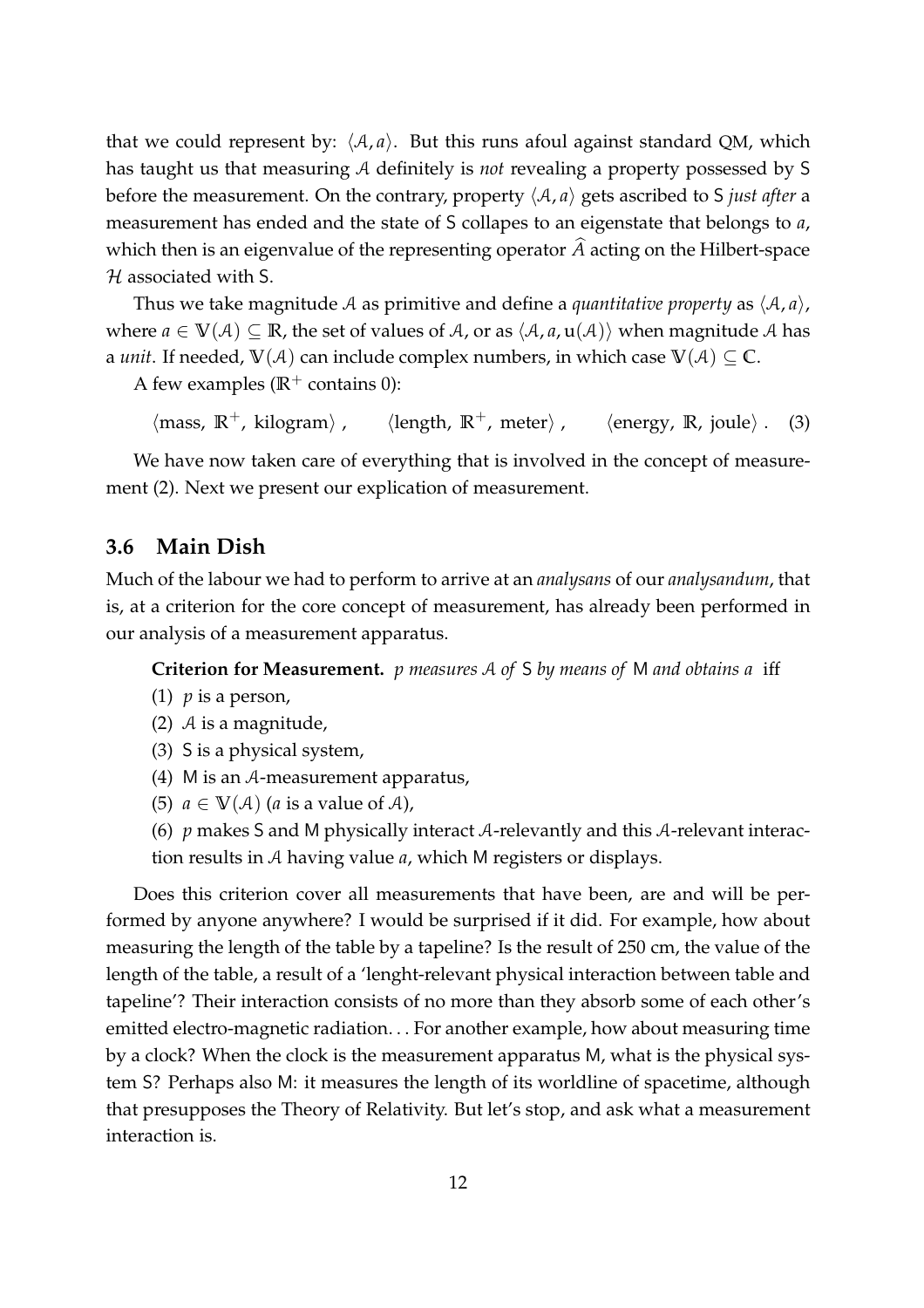**Criterion for Measurement Interaction.** A physical interaction *I* between two physical systems is a *measurement interaction* iff there is a physical magnitude A such that at least one of the physical systems is an A-measurement apparatus and *I* is an A-relevant physical interaction.

This characterisation of measurement interaction is not entirely physico-ontological but partly empistemological, just as measurement is, due to our characterisation of what an A-relevant interaction is (see above). This is how it ought to be, for to measure is to acquire knowledge. Measurement is also a species of knowledge acquisition. Quantum-mechanical measurement theory provides more detailed mathematical representations of measurement interactions.<sup>8</sup> Back to the interpretation of QM.

# **4 Building supra Building pon the Banks for the Livers by the Soangso**

The Prime Directive of Physics is that numbers calculated by using a physical theory (or model or hypothesis or principle) should coincide with numbers measured that pertain to physical systems the theory is supposed to be about. Suppose there is a minimal set of postulates of QM in the sense that the Prime Directive is obeyed: the postulates are just enough to calculate measurement outcomes and their probability measures, and these outcomes match what is being measured. Call this: *minimal QM* (soon to be characterised rigorously).

When the aim of physics is

- to explain the (observed and unobserved) phenomena, *or*
- to understand why things happen when they happen, *or*
- to find out what physical reality is like, what it is made of, what there is, what exists, what the properties and relations are of the actual beings, and how the actual beings behave and influence each other, *or*
- to reveal the structure of the universe as it is in and of itself, *or*
- any other aim that goes above and beyond merely calculating putative measurement outcomes,

then, already then, minimal QM falls short of reaching the aim of science, for instance by telling us nothing about the fate of the cat and any other physical system that is not measured. Minimal QM leaves too many meaningful questions about physical reality wide open. When minimal QM is a failure, must it not be refused entrance to the body of scientific knowledge? Is the current presence of QM in that body not a cyst which should be surgically removed?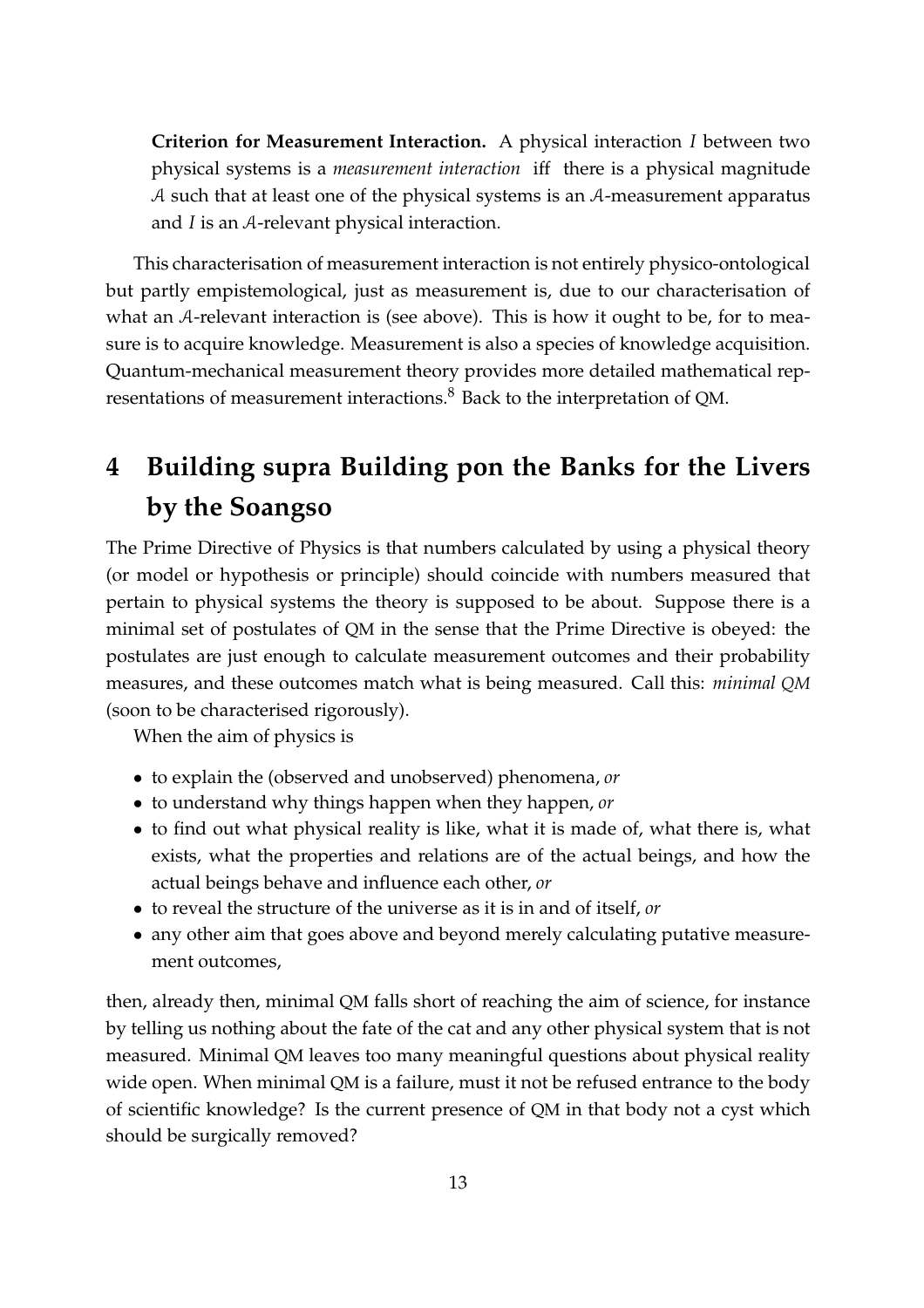Nay nay, do not be afraid. I am not going to propose *that*. The presence of minimal QM is wonderful, provided we *extend* it so as to approach the aim of physics more closely. To provide an interpretation of QM is, we submit, *to add postulates to those of minimal QM so as to provide answers to questions about physical reality that we deem meaningful and that pertain to physical systems falling within the purview of minimal QM*; extending minimal QM may very well involve *changing and usually extending its sparse vocabulary*. Van Fraassen:

Ideally, belief presupposes understanding. This is true even of the mere belief that a theory is true in certain respects only. Hence we come to the question of *interpretation*: under what conditions is this theory true? What does it say the world is like? These two questions are the same.

 $\left( \ldots \right)$ 

Suppose we agree that there can, in logical principle, be more than one adequate interpretation of a theory. Then it follows at once that interpretations go beyond the theory; the theory plus interpretation is *logically stronger* than the theory itself. For how could there be differences between views, all of which accept the theory, unless they vary in what they add to it?<sup>9</sup>

There may be hermeneutical activity in the wake of extending minimal QM in the literal sense of the word, in that the meaning of certain expressions have to be adjusted to fit the intended extension of mininal QM, but the core interpretational activity is to extend mininal QM by adding postulates, which implies (*salute* Van Fraassen) to provide QM with logically stronger truth-conditions (than the ones of minimal QM).

What is minimal QM precisely? Here follows an attempt to characterise it, call it QM<sub>0</sub>. Let  $\mathcal{I}(\mathbb{R})$  be a Boolean subset algebra of closed intervals of the real line.

**P0. Hilbert-Space Postulate (Von Neumann).** *Associate some Hilbert-space* H *to physical system* S*, and a direct-product Hilbert-space to a composite physical system with the factor Hilbert-spaces being associated to the disjoint subsystems.*

**P1. Evolution Postulate (Schrödinger).** *Time is represented by the real continuum* (**R**). *IF no measurements are performed in time-interval*  $\Delta \in \mathcal{I}(\mathbb{R})$  *on physical system* S,

*THEN at every moment in time*  $t \in \Delta$ *, associate a Hilbert-vector*  $|\psi(t)\rangle \in \mathcal{H}$  (P0) *to* S *such that there is a connected Lie-group of unitary operators acting in* H *such that*  $|\psi(t)\rangle = U(t)|\psi(0)\rangle$ *, where*  $|\psi(0)\rangle$  *is associated to* S *at time*  $t = 0$ *, and where*  $U(t)$ *is a group member, such that*  $U(t + t') = U(t)U(t')$ , for every  $t, t' \in \Delta$ *.* 

**P2. Magnitude Postulate (Von Neumann).** *Represent physical magnitudes of interest by operators acting in* H (**P0**) *that have a spectral resolution. Restrict the domain of this*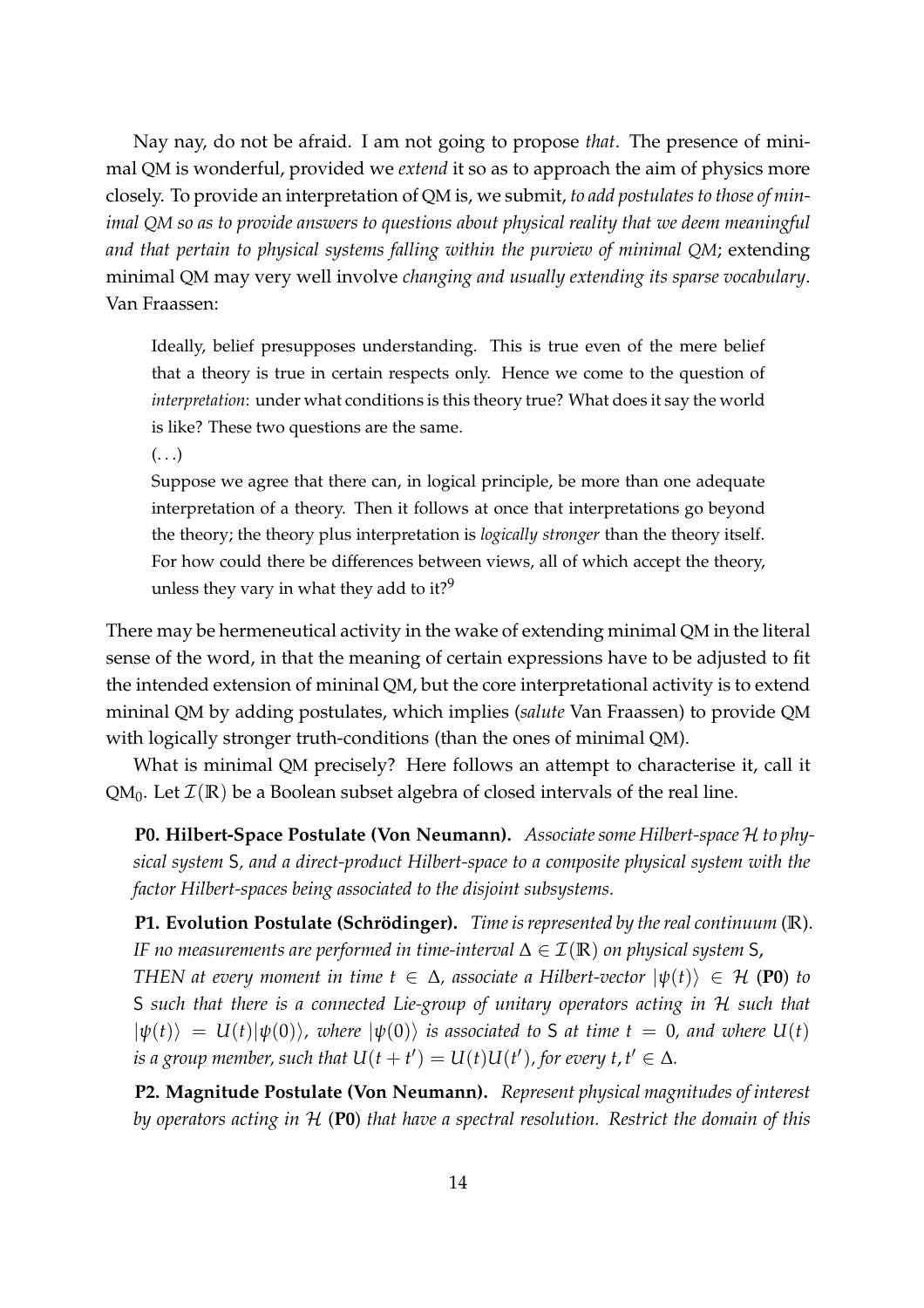*resolution to*  $\mathcal{I}(\mathbb{R})$ *, so that we consider only:*  $\mathcal{I}(\mathbb{R}) \to \mathcal{P}(\mathcal{H})$ *,*  $\Delta \mapsto P^B(\Delta)$ *, where*  $P^B(\Delta)$ *is a projector from the Hilbert-lattice* P(H) *that belongs to the spectral resolution of B*.

**P3. Probability Postulate (Born).** *The probability for finding a value in interval* ∆ ∈ I(**R**)*, at time t, upon measuring physical magnitude represented by operator B* (**P2**) *when Hilbert-vector*  $|\psi(t)\rangle \in \mathcal{H}$  *is associated to* S *at time t* (P0, P1), *equals the expectation-value of*  $P^B(∆)$  ∈  $P(H)$ ; in Redhead-notation:

$$
Pr([B]^{|\psi(t)\rangle} \in \Delta) = \langle \psi(t)|P^{B}(\Delta)|\psi(t)\rangle . \tag{4}
$$

For the sake of brevity, we have left out the Symmetrisation Postulate, which is about composite systems of similar particles (Bose-Einstein, Fermi-Dirac statistics).

Notice that QM<sub>0</sub> only speaks of *physical systems, physical magnitudes and probability*  $distributions$  *over measurement outcomes.* The theory QM $_0$  is sufficiently strong to enjoy an extremely wide variety of confirmation. We point out that physical magnitudes can be identified with equivalence classes of measurement procedures, so 'physical magnitude' can be eliminated from the primitive physical vocabulary (at the price of adding 'measurement procedure'). Not a word in  $QM<sub>0</sub>$  about physical states, physical properties and physical relations. No not one. *Stricto sensu* QM<sub>0</sub> is a mathematical recipe to calculate probability distributions over measurement outcomes.  $QM<sub>0</sub>$  says little if anything about physical reality outside the laboratory, let alone about the microphysical world. This is unacceptable.

 $QM<sub>0</sub>$  does not include the notorious projection postulate (for a moderately precise statement, see below). Can QM $_0$ , then, deal with repeated measurements? If not, QM $_0$ may be an empirical failure. An adherent of  $QM_0$ 

The game of physics. One group of people, the Experimenters, produce numbers by manipulating various technical artifacts, and another group of people, the Theoreticians, think of mathematical recipes that also produce numbers. The aim of the game is that those numbers should match. The Experimenters usually begin and the Theoreticians then must match whatever the Experimenters come up with. If the Theoreticians fail, they lose and the Experimenters win; if the Theoreticians succeed, they win and the Experimenters lose. Sometimes the Theoreticians begin and then the Experimenters have to match. This is the game of physics, even the game of science, in a nutshell I take it. But *why* do we play this game? Out of boredom? For the helluvit? I say: *No no no*. We play it because we want the Theoreticians to win, because when they win repeatedly with the same theory, that theory may be knowledge of physical reality, may provide explanations of the phonemena that make us understand physical reality, and gathering such knowledge is the epistemic aim of physics. Otherwise the repeated success of the theory would be a miracle and we don't believe in miracles.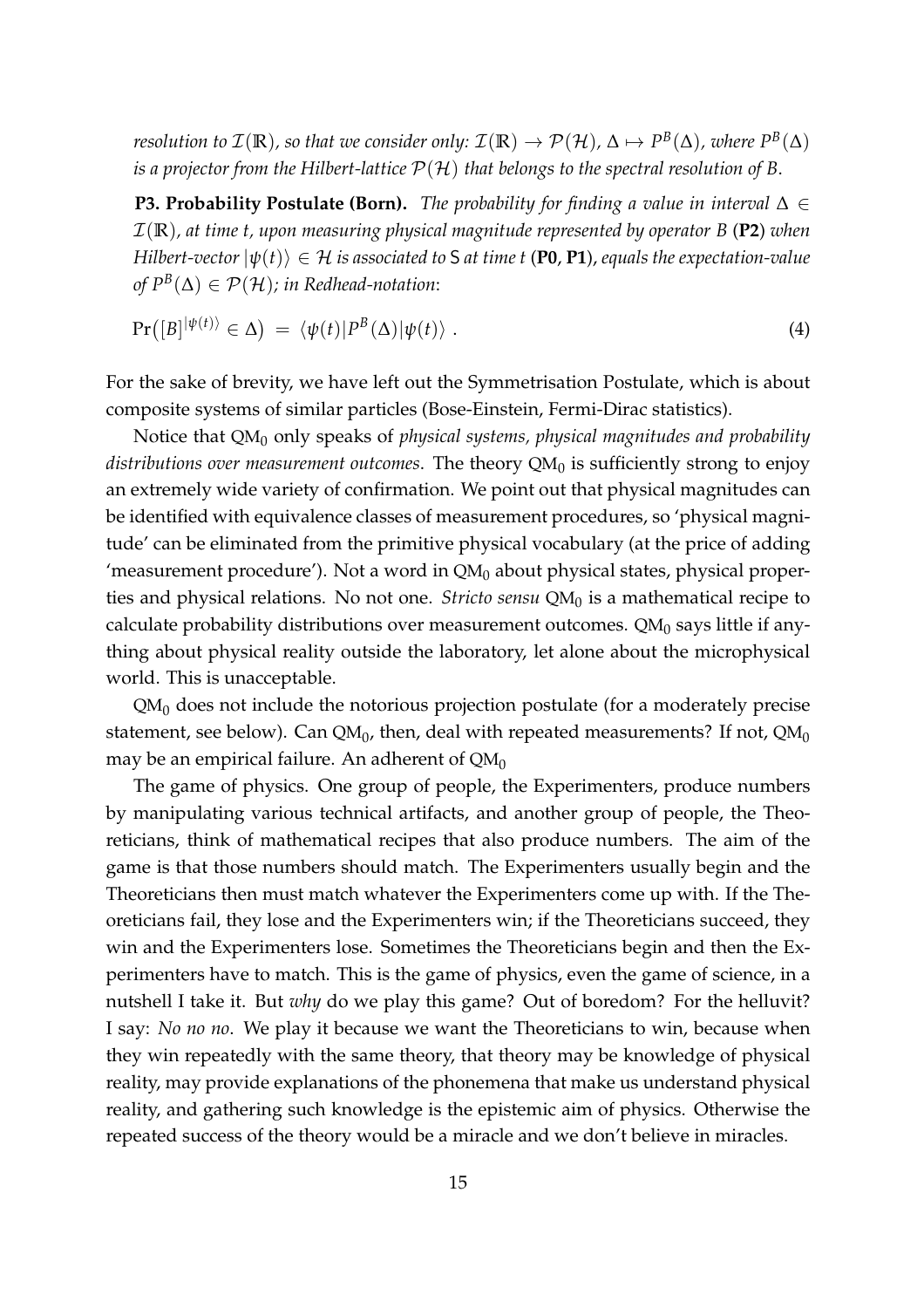*Standard*, or *orthodox quantum mechanics* (OxQM) qualifies as an interpretation in the sense above of being an extension of QM<sub>0</sub>, for it enriches the vocabulary of QM<sub>0</sub>, strengthens some of its postulates and adds new postulates to it.

The language of OxQM includes: physical properties and physical state. The Hilbert-Space Postulate (**P0**) becomes the

 **Pure State Postulate (Von Neumann).** *Every possible pure physical state of a physical system is mathematically represented by a normed vector in some Hilbert-space, which we associate with the physical system.*

(The 'pure' alludes to a more general State Postulate encompassing also mixed states, which are not mathematically represented by Hilbert-vectors. We gloss over this.) Also the Standard Property Postulate is added, as well as the controversial

 **Projection Postulate (Dirac, Von Neumann).** *IF one performs a measurement of physical magnitude B on a physical system, when it has state*  $|\psi(t)\rangle \in \mathcal{H}$  *at the moment t* ∈ **R** *of measurement, AND one finds outcome in b* ∈ ∆ ∈ I(**R**)*, with* ∆ *the measurement accuracy of measuring value b*  $\in \Delta$ ,

*THEN immediately after the measurement outcome*  $b \in \Delta$  *has been obtained, the post* $m$ easurement state of the physical system is represented by  $P^B(\Delta) |\psi(t)\rangle.$ 

The Probability Postulate (**P3**) entails that the probability of finding a measurementoutcome, when measuring physical magnitude *B*, that does not lie in the spectrum of *B* vanishes. Since it depends on one's interpretation of probability of whether it follows that finding a measurement-outcome that is not in the spectrum of *B* is impossible, an explicit postulate is needed to exclude this. Here it comes.

**Spectrum Postulate (Schrödinger, Von Neumann).** All and only values from the *spectrum of an operator that represents a physical magnitude are its possible measurementoutcomes.*

So much for minimal  $QM_0$  and its standard interpretation (aka orthodox quantum mechanics: OxQM). Let us turn for a moment to a few other interpretations.

## **5 The Ineluctible Morality of the Intelligible**

Bohr's Copenhagen Interpretation has long been, and perhaps still is, the interpretation most physicists adhere to. It adds the following postulates to QM $_{\rm 0}$ , resulting in, say, CopQM.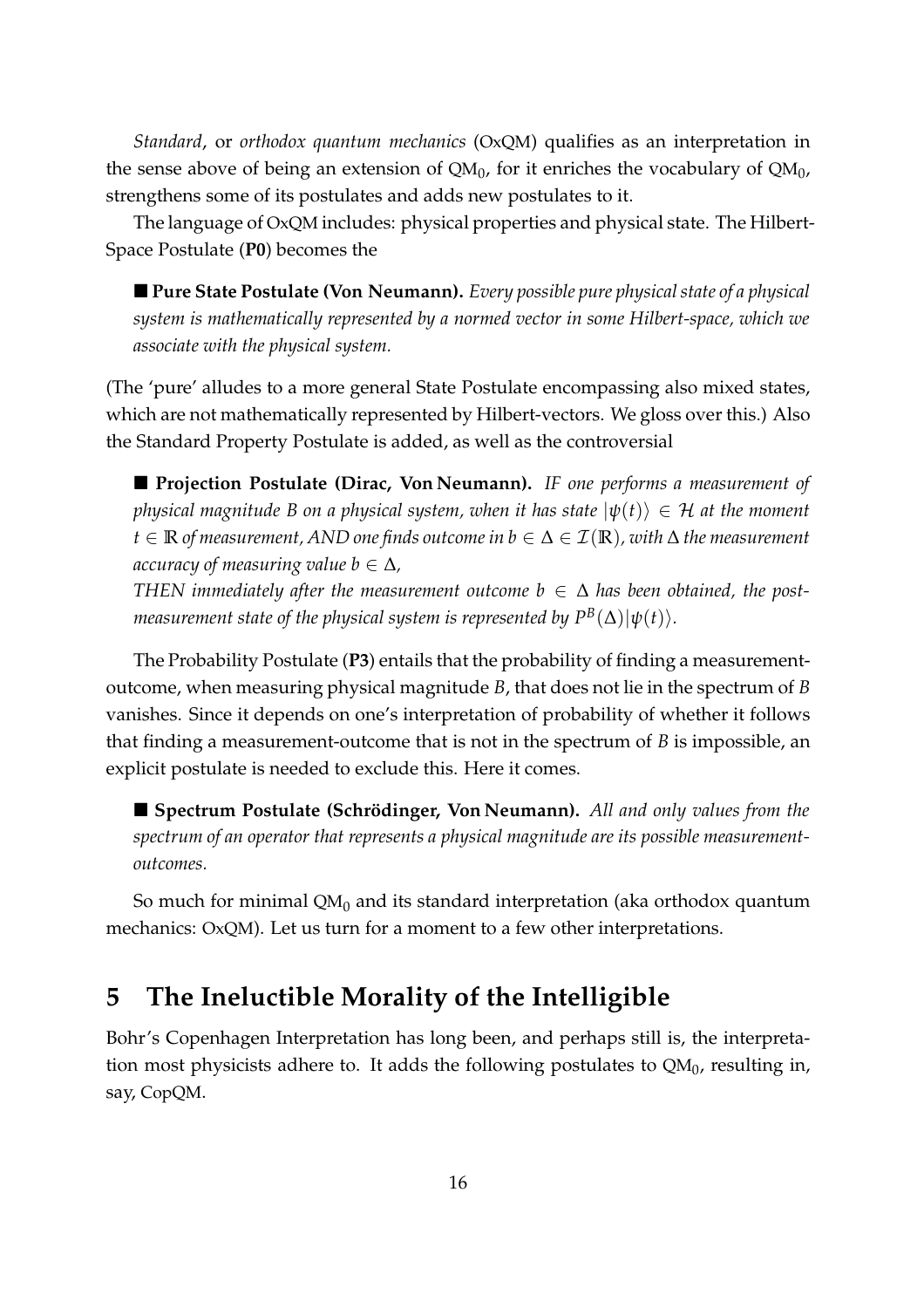■ **Quantum Postulate (Bohr).** *Every quantum phenomenon is indivisible; disconnected considerations of its parts are inappropriate, because the interaction between object-system and preparation and registration apparatus is not eliminable due to Planck's constant* (*h* > 0).

By the *quantum phenomenon*, Bohr means the whole of the preparation apparatus, which one uses to prepare the object-system in a particular physical state, the registration apparatus one uses to measure some physical magnitude, and of course the physical system that is being subjected to preparation and measurement, the *object-system*. In classical physics one can appropriately consider parts, without mentioning other parts or the whole. In CopQM the Quantum Postulate rules, which is however limited by the

■ Buffer Postulate (Bohr). The literal description of preparation and registration appa*ratus, and of the measurement outcomes, is given in the language of classical physics; the* Deutung *of the object-systems proceeds by means of mathematical concepts.*

Finally there is the

■ **Complementarity Postulate (Bohr).** *The quantum phenomenon, specifically the experimental arrangement of the pieces of measurement apparatus (preparation and registration apparatus), determines which classical concepts are applicable. There are pairs of classical concepts, like wave/particle, kinematics/dynamics, space-time/causality, that are never jointly applicable in a single experimental arrangement but only in mutually exclusive experimental arrangements and in this way provide an exhaustive description of the object-system. Such pairs are called* complementary*. They are however jointly applicable in so far as the relevant Indeterminacy Inequality permits.*

According to Bohr, the language of classical physics is indispensable for QM. Bohr viewed this language as a *refinement* of Nalasweknowit: material objects in space, that persist over time and whose properties change over time as a result of causal processes. The 'classical language' is unambiguous and accurate, so that the objectivity of QM is guaranteed.

By *classical science* in general, Bohr meant scientific inquiry where the role of the scientist, the subject and his thought and talk, can be ignored, thus resulting in a subjectindependent hence objective description or explanation of a part of reality that falls within the relevant scope of scientific inquiry. Classical physics, usually by definition the whole of physics accepted in the year 1900, qualifies as 'classical' in Bohr's sense. Classical physics is needed to guarantee the objectivity of QM.

All modal interpretations obviously qualify as interpretations of QM and are much more modest in their extensions of the vocabulary of QM<sub>0</sub> than Bohr *cs*. One modal in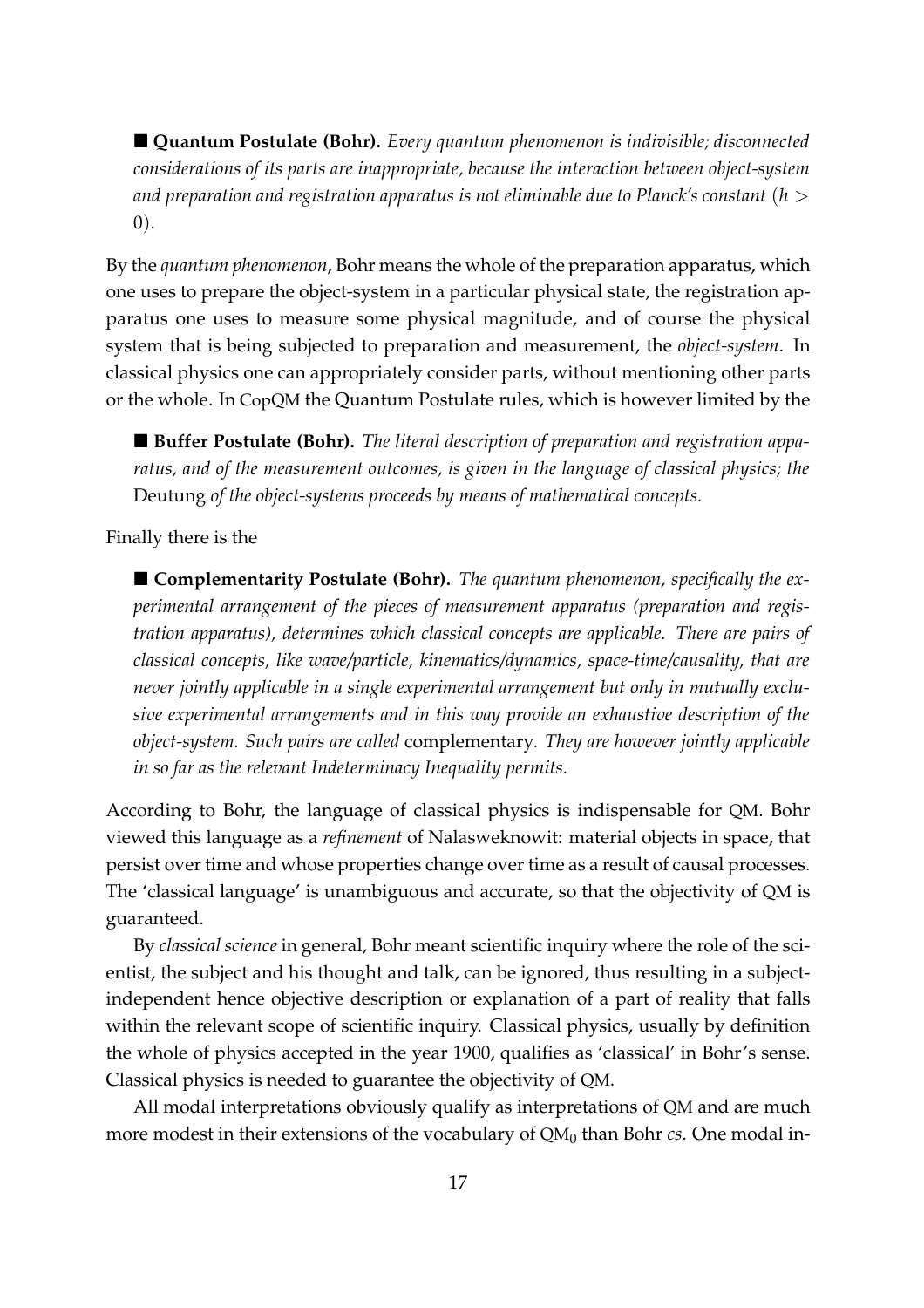terpretation rejects the projection postulate of QM, rejects measurement as a primitive concept in the vocabulary, makes the Evolution Postulate (**P1**) hold unconditionally, and replaces the standard property postulate with the Sufficiency Property Postulate and the

 **BiModal Property Postulate (Dieks-Vermaas).** *The subsystems of a composite system have one of the quantitative properties*  $\langle B, b \rangle$ , such that the basis of the Schmidt bi*orthogonal decomposition of the state of the composite system is the eigenbasis of B, with probability as in the Probability Postulate* (**P3**).

The Everett interpretation also qualifies as an interpretation of QM because it changes the vocabulary of QM<sub>0</sub> (adding the concept of a *branch,* or a *perspective,* or a *world,* and deleting the concept of measurement as primitive), adds a branching postulate:

■ **Branching Postulate (Everett).** *Consider a particular basis of the Hilbert-space*  $\mathcal{H}$ *, associated with any physical system* S, and expand its physical state  $|\psi\rangle \in \mathcal{H}$  *(State Postulate) in this basis, say*  $|\phi_i\rangle \in H$ , for  $j = 1, 2, \ldots$  *dim*(H). Then relative to branch j, S *has physical property*  $\langle B, b_i \rangle$ *, where*  $B|\phi_i\rangle = b|\phi_i\rangle$ *.* 

A solution of the problem *which* basis to consider is nowadays sought by an appeal to 'decoherence', which is the generic phenomenon that when a physical system S is in a physical environment (radiation, heat bath, air), the state becomes diagonal in some particular basis, the 'decoherence basis'. Often this basis corresponds to the physical magnitude energy or position, and it is this basis, 'preferred' so to speak by Mother Nature, that is then considered in the Everett Postulate above, notably by Oxonian Everettians. They thus have physical reasons to attach ontological significance to the terms of *ψ* when expanded in one basis rather than an infinitude of other bases — perhaps even excellent physical reasons —, but that does not mean that they do adere ontological significance to *these* terms, and that means that EvQM goes above and beyond QM $_0$ , — and, of course, differs from OxQM.

Even Bohmian Quantum Mechanics (BQM) qualifies. BQM adopts the Hilbert-space of complex wave-functions on configuration space. For the sake of simplicity, we consider 2 spinless particles in 3-dimensional space, having mass  $m_1$  and  $m_2$ . The wavefunction of the composite system is:  $L^2(\mathbb{R}^3) \otimes L^2(\mathbb{R}^3) \simeq L^2(\mathbb{R}^6)$ .

**Bohmian State Postulate.** *The* state *of this* 2-particle system is represented by:  $\langle \psi, \mathbf{Q} \rangle$ ,  $w$ here  $\psi:t\mapsto \psi(t)\in L^2(\mathbb{R}^6)$  (**P0. Hilbert-Space Postulate**) and  $\mathbf{Q}:t\mapsto \mathbf{Q}(t)\in\mathbb{R}^6$ (**Position Postulate**: see below.)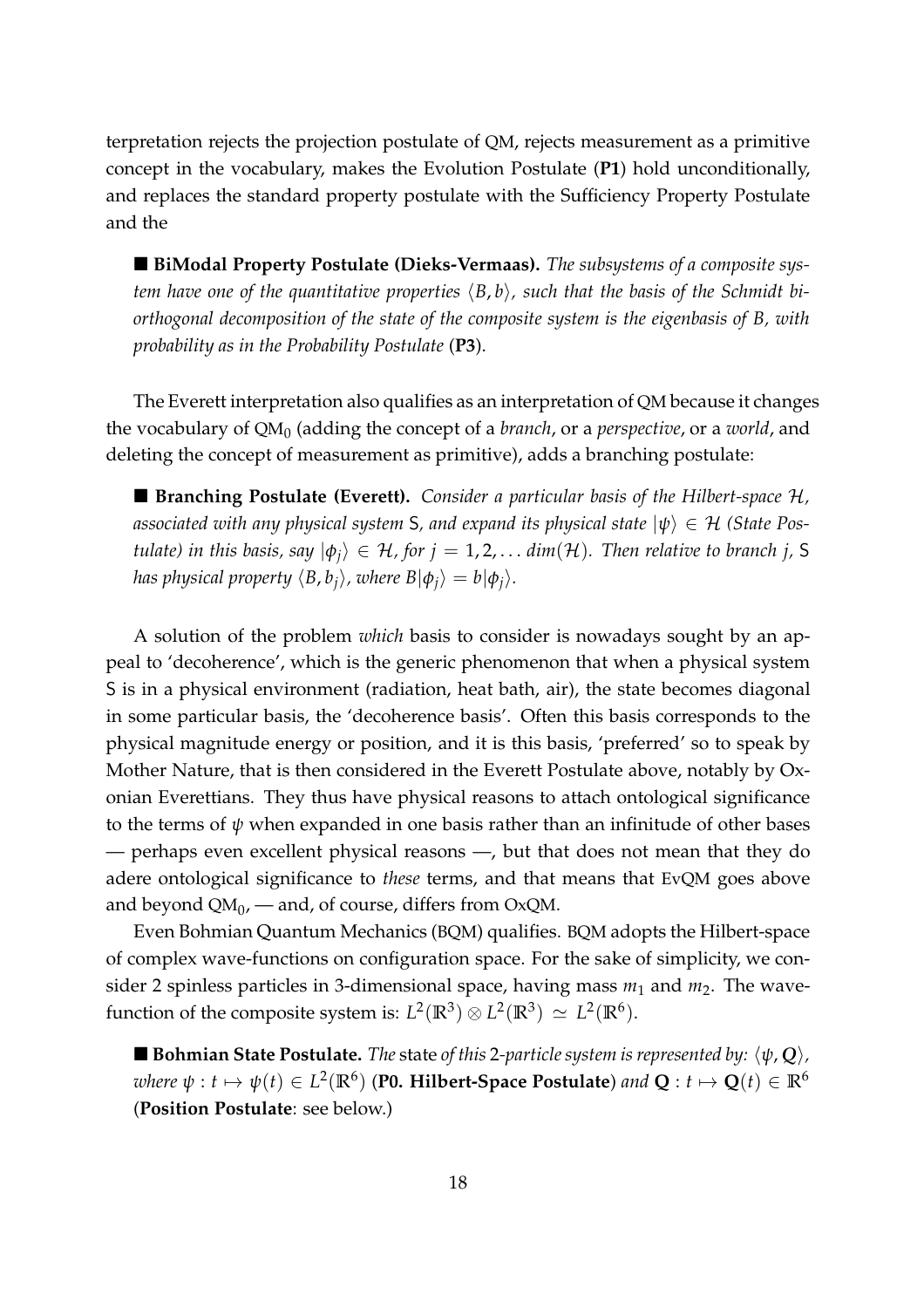Just as in QM $_0$ ,  $\psi$  is postulated to obey the Schrödinger equation. Vector  $\mathbf{Q}(t)$  consists of 6 components, and can be written as  $\langle \mathbf{Q}_1(t), \mathbf{Q}_2(t) \rangle$ , where  $\mathbf{Q}_1(t)$ ,  $\mathbf{Q}_2(t) \in \mathbb{R}^3$ . Vector  $\mathbf{Q}_1(t)$  represents the position of  $\mathbf{p}_1$  at time  $t$  and similarly  $\mathbf{Q}_2(t)$ . Like in classical mechanics but unlike in OxQM, in BQM every particle always has a position. Bohmians 'complete' QM by adding **Q** to *ψ*.

 **Position Postulate.** *The positions of the particles are determined by ψ via the Guiding Equation, which is for particle 1*:

$$
m_1 \frac{d\mathbf{Q}_1(t)}{dt} = \hbar \operatorname{Im} \left( \frac{\nabla_1 \psi(\mathbf{q}_1, \mathbf{q}_2, t)}{\psi(\mathbf{q}_1, \mathbf{q}_2, t)} \right)_{\mathbf{q}_1 = \mathbf{Q}_1(t)}, \qquad (5)
$$

where  $\nabla_1$  is the gradient, with respect to  $\pmb{q}_1$ , and  $\text{Im}(z)\in\mathbb{R}$  is the imaginary part of  $z\in\mathbb{C}$ . *Similarly for particle 2.*

One should not confuse  $t \mapsto \mathbf{Q}_1(t)$  with  $\mathbf{q}_1$ : the afore-mentioned describes the path of particle 1 in 3-dimensional space, whilst the last-mentioned is a physically uninterpreted variable of *ψ*.

The left-hand-side of the Guiding Equation (5) is a time-derivative of the position of particle 1, which is the definition of its velocity:

$$
\mathbf{v}_1^{\psi}(t) = \frac{d\mathbf{Q}_1(t)}{dt},\tag{6}
$$

where the superscript ' $\psi$ ' is there to emphasise that the velocity is determined by  $\psi$ , via eq. (5), which pertains to the composite system. There is further an **Equilibrium Postulate**, which posits the Born-measure for position probabilities. From this and an elaborate story that reduces all measurements to position measurements, the Probability Postulate follows.

Legenda table below. All theories entail the postulates of  $\text{QM}_0$ , which are therefore omitted; only the additional postulates are mentioned. By '1/2' is meant the Sufficiency Property Postulate. **Categorical Evolution Postulate**: always unitary evolution over time, whether measurements are performed or not.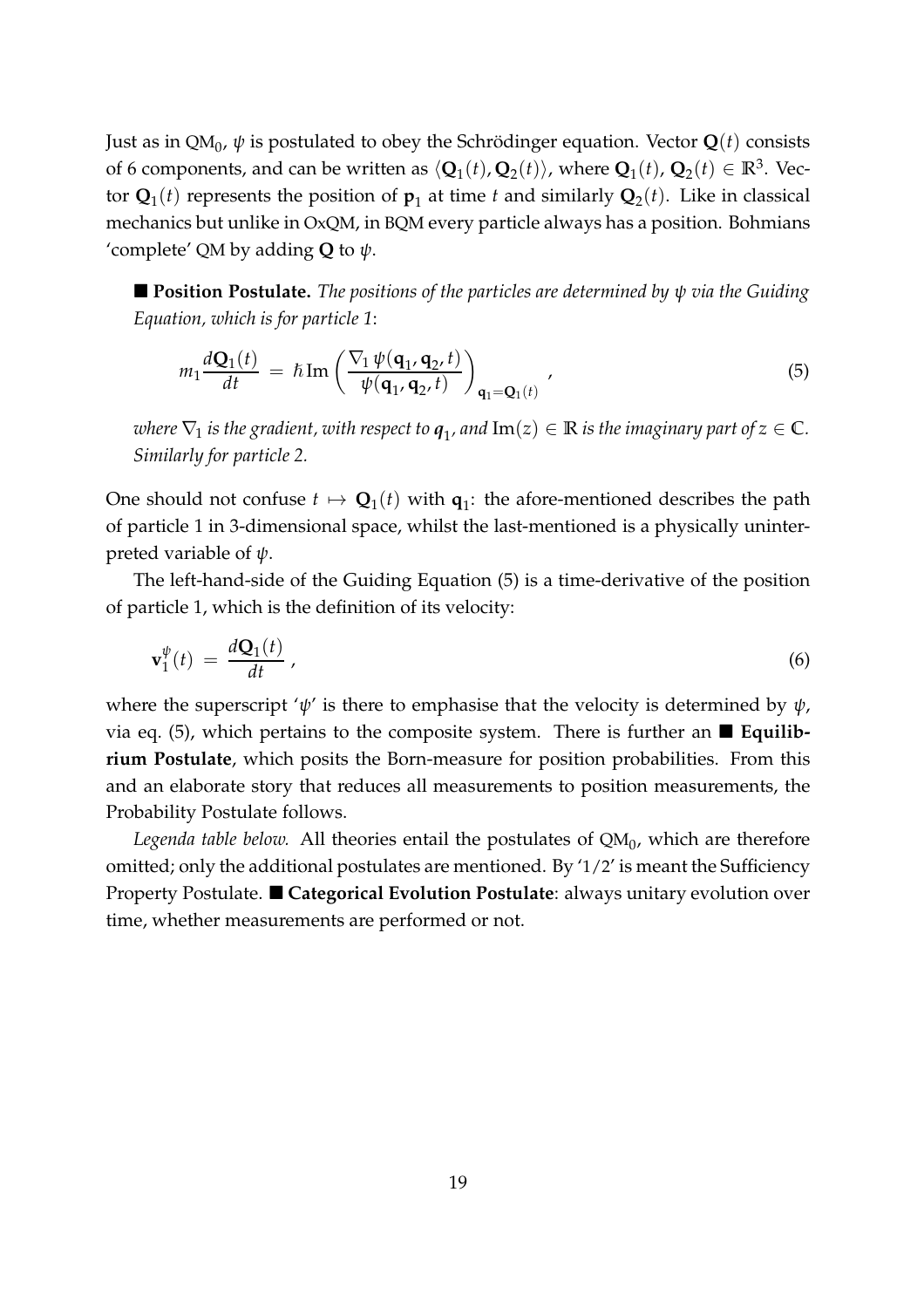|                          | <b>OxQM</b> | BiModQM | CopQM  | <b>EvQM</b> | <b>BQM</b> |
|--------------------------|-------------|---------|--------|-------------|------------|
| St. Prop. Post.          | $^{+}$      | 1/2     | 1/2    | 1/2         |            |
| <b>Pure State Post.</b>  | $^{+}$      | $\pm$   | $\pm$  | $^{+}$      | $^{+}$     |
| <b>Projection Post.</b>  | $^{+}$      |         | $+/-$  |             |            |
| <b>Spectrum Post.</b>    | $^{+}$      | $^{+}$  | $^{+}$ | $^{+}$      | $^{+}$     |
| Categ. Evol. Post.       | $^{+}$      | $\pm$   | $+/-$  | $\pm$       | $^{+}$     |
| Quantum Post.            |             |         | $^{+}$ |             |            |
| <b>Buffer Post.</b>      |             |         | $^{+}$ |             |            |
| Compl. Post.             |             |         | $\pm$  |             |            |
| BiMod. Prop. Post.       |             | $^{+}$  |        |             |            |
| <b>Branching Post.</b>   |             |         |        | $^{+}$      |            |
| <b>Bohm. State Post.</b> |             |         |        |             | $^{+}$     |
| <b>Position Post.</b>    |             |         |        |             | $^{+}$     |
| Equilibr. Post.          |             |         |        |             | $^{+}$     |

## **6 True Inwardness of Reality**

What we have not done is to expound yet another interpretation of QM, to defend one or to criticise one. What we have done is something more modest. We have expounded what it means *to interpret* QM and it means, in a nutshell, this: to extend QM<sub>0</sub> by adding postulates and enriching the vocabulary. This is achieved by proceeding as follows.

❶ List the concepts that the interpretation employs *in addition to* those of minimal QM (QM $_0$ ), which are: physical system, physical subsystem, physical magnitude, probability, measurement; explain these additional concepts.

 $\bullet$  Mention whether the physical concepts of QM<sub>0</sub> change in the new interpretation, i.e. whether the meaning of the words expressing them differs in the new interpretation when these words are already employed in QM $_0$ ; explain these differences.

 $\bullet$  List the postulates that the new interpretation adds to those of QM<sub>0</sub>; if postulates of  $QM_0$  are not among those of the new interpretation, show that these postulates of  $QM_0$  become theorems in the new interpretation.

 $\bullet$  Mention whether some (or all) of the postulates of  $QM_0$  change in the new interpretation; explain these changes.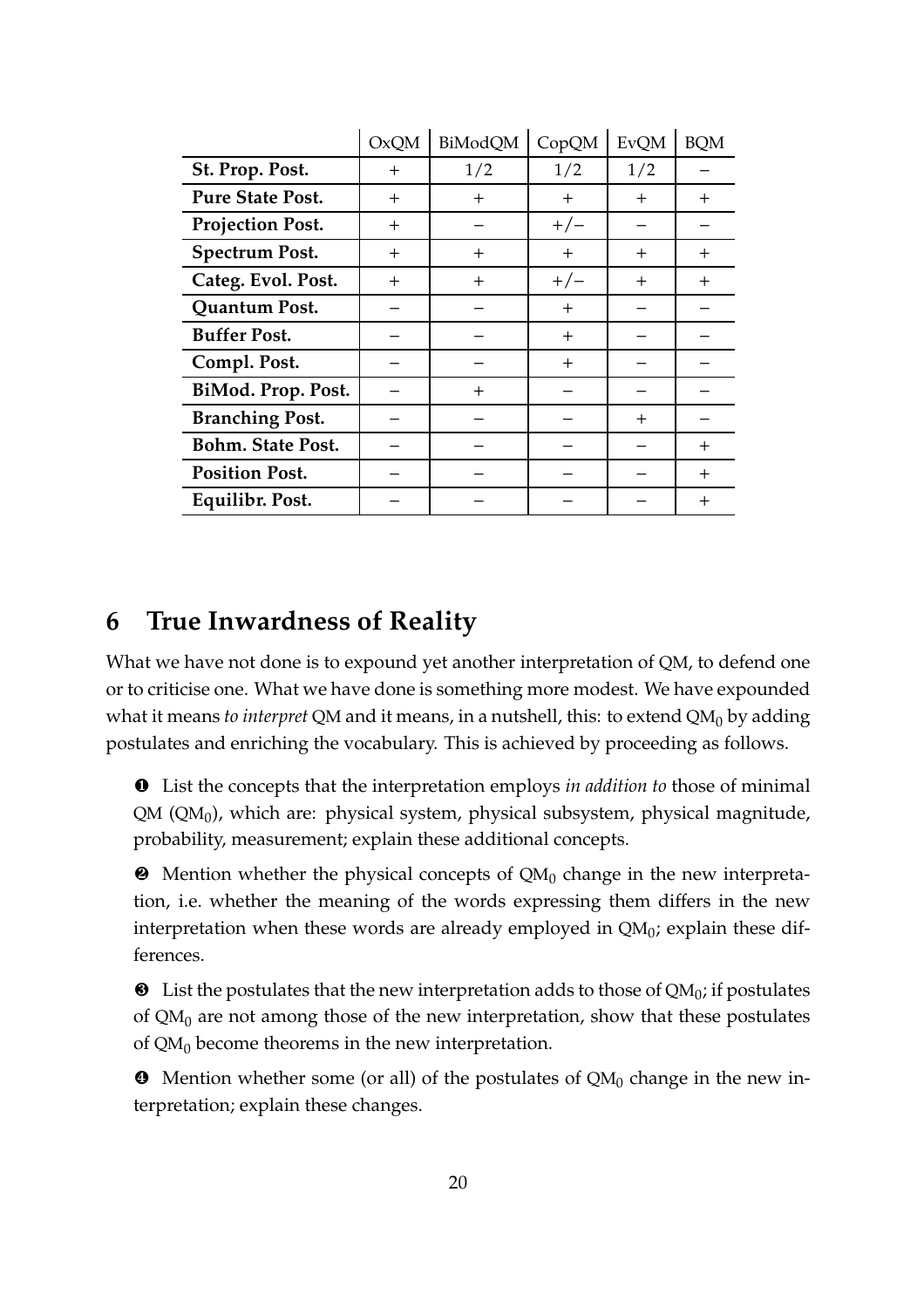$\bullet$  List the questions that minimal QM<sub>0</sub> does not answer, or the problems that QM<sub>0</sub> does not solve, and show how the new interpretation of QM answers (some of) them and solves (some of) them, respectively.

The above list ought to be the to-do list for every interpreter of QM.

Thus the interpretation of QM turns out to be *not the same as* how 'to interpret' is generally interpreted in philosophy, which is: *to assign meaning to*. Depending on the interpretation under consideration, there is more or less of interpretation in the lastmentioned sense going on; but the thesis that this is *all* that is going on in the discourse on the interpretation of QM is like saying that arranging the table is all that is going on in the preparation of a dinner.

Is the interpreation of QM, then, perhaps a special case of hermeneutics as we have come to know it in continental philosophy, where we think of the likes of Schleiermacher, Dilthey, Heidegger, Gadamer and Derrida? Is the discourse on the interpretation of QM an hermeneutical discourse in his sense, i.e. is there such a thing as *quantum hermeneutics*? Let us briefly take a closer look at hermeneutics in philosophy.

The word 'hermeneutics' comes from the Greek word for interpretation or translation (*ερµηνευω*), which derives from the name of the Greek mythological figure Hermes, who deciphered messages of the gods and communicated them to human mortals. Aristotle introduced hermeneutics in philosophy in his *De Interpretatione*, by distinghuishing the symbols or signs (*symbola*) from the affect they have on our minds (*pathemata*) as well as from the entities they represent (*pragmata*), of which the mental affections are representations (*homoiomata*). Hermeneutics in philosophy is the study of written texts in context, in order to understand the text better, notably to come to know what the text expresses, to which the text provides access. The study of sacred texts in Talmudic, Vedic, Biblical and Apostolic traditions belong to *theological* or *religious* hermeneutics; they have one leg in mythology (Hermes) and the other one in philosophy (Aristotle). The context of the text is usually taken to be the historical context in which the text is produced (Dilthey), in order to understand the views and intentions of the author (Schleiermacher) or to understand what the text itself expresses (Dilthey), where 'understanding' has to be understood in the sense of Droysen's *verstehen* rather than *erklären*.<sup>10</sup> Heidegger gave birth to *existential hermeneutics,* an endeavour to understand human existence, *Dasein*, directly, without mediation by text and language generally. Inquiry into written text in context, call it *textual hermeneutics*, is something else: indirect and further removed from life as we live and experience it. Existential hermeneutics was further developed by Heidegger's pupil Gadamer [1960], who further delved into individual human experience, mediated by language however, in particular by spoken language in conversation.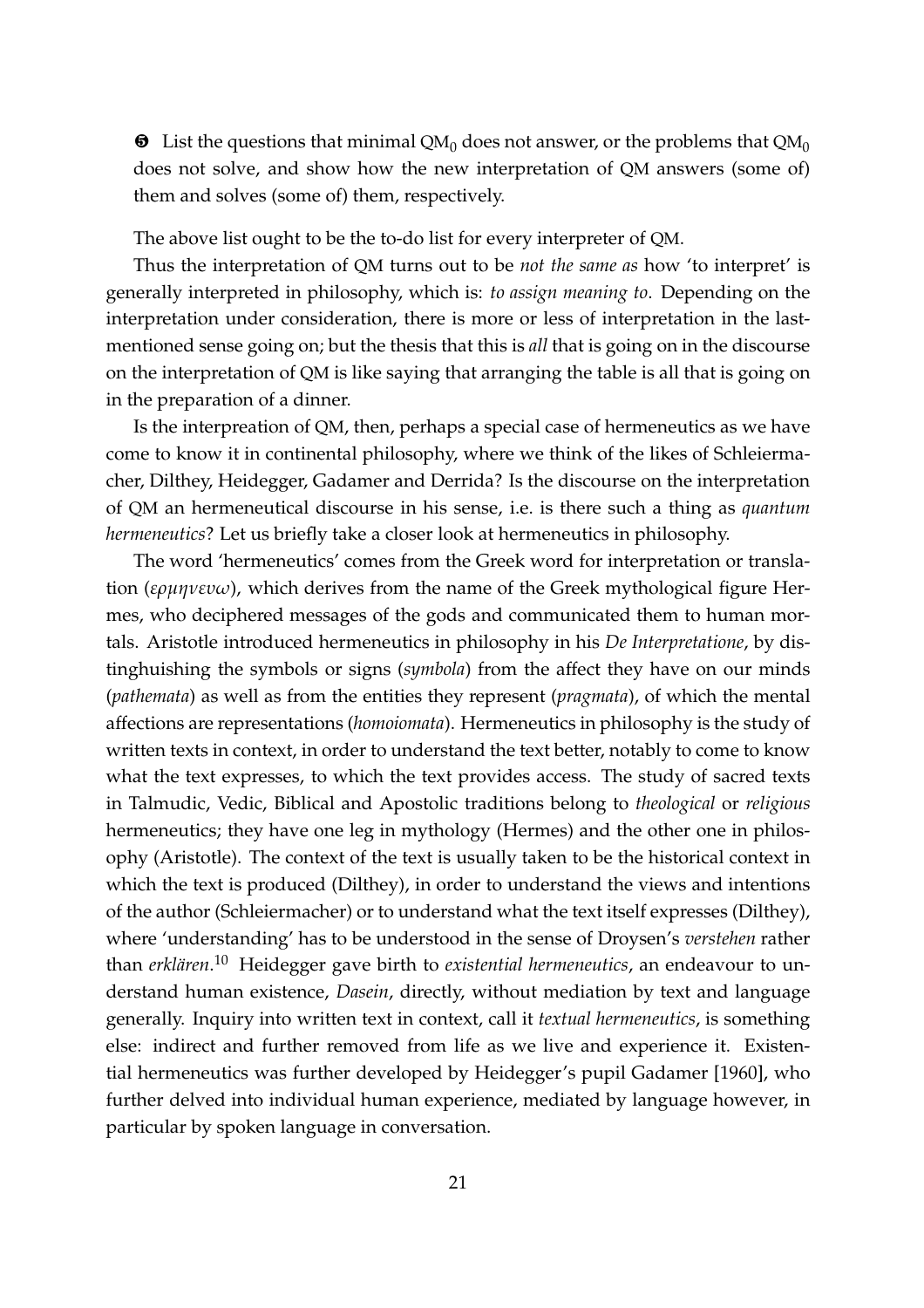The *hermeneutic circle*, an idea introduced by Heidegger, has various manifestations. One is that in order to understand parts of a text, one needs to understand the text as a whole, and in order to understand the whole text, one needs to understand its parts. The process of interpretation, leading to an ever increasing understanding, thus proceeds in a circle of reading and re-reading. One understands the postulates of QM better after one has understood the whole of QM, and one understands the whole of QM better after one has understood the postulates. This is however not what is going on in the discourse of the interpretation of QM. Another manifestation of the hermeneutic circle is the reciprocity between text and context. But inquiry into the historical context of the advent of QM, and into what the effect of the historical context on the content of quantum-mechanical texts has been belong to the discourse of the history of QM, not to the interpretation of QM. So this second manifestation of the hermeneutical circle also is definitely not what is going on in the discourse of the interpretation of QM.

Derrida took a turn in textual hermeneutics by considering only *other texts* as the context of a text, leading to his notorious assertion "There is nothing outside the text."<sup>11</sup> "There is nothing outside context", expresses the same, Derrida later explained.<sup>12</sup> Notice that we only have access to the past, to the factual historical context in which a text is written, by means of other texts — and occasionally images and artefacts. Use of words in other texts resonate in the text under consideration, and their use in the text under consideration resonate back in all other texts. This seems yet another manifestation of the hermeneutic circle. But, again, this hardly helps to capture what is going on in the interpretation of QM.

Parenthetically, in *Finnegans Wake* Hermeneutic Circles are Everywhere (HCE).

We tentatively conclude that there is no such thing as 'quantum hermeneutics'.<sup>13</sup> This conclusion savours an *a priori* possible and perhaps promising connexion between the discourse of (i) philosophy of physics and of (ii) hermeneutics in philosophy — and philosophy of language we submit. Interpreting QM is not merely 'a matter of semantics' or penetrating deeper into quantum-mechanical texts and their context. What is at stake in the discourse of the interpretation of QM is *how* and *what* microphysical reality is, *how to understand* microphysical reality — if it is understandable by us at all —, granted that QM provides us with the best basis to answer these questions. What is at stake here are answers to all sorts of questions concerning microphysical reality, the world of the tiny and the brief, and to physical reality generally. Hopefully the answers to these questions jointly provide some coherent understanding of physical reality. Finding answers becomes a matter of finding the right additional postulates to extend QM $_0$ , rather than just keeping the postulates fixed and re-interpreting expressions occurring in them. Novel concepts, alien to Nalasweknowit, not in use and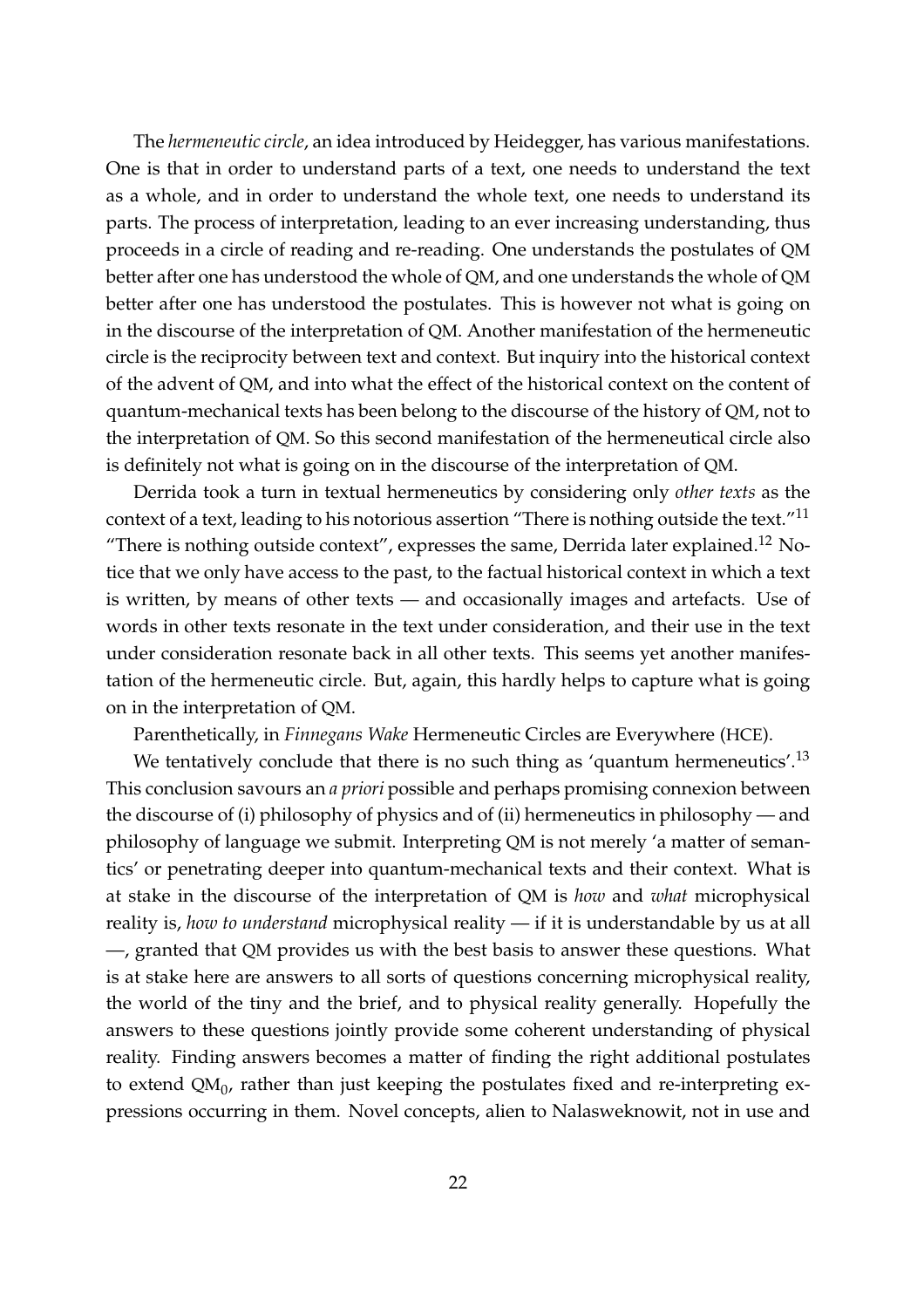nowhere expressed in other texts, may very well have to be constructed for this purpose. Steps ❷, ❸ and ❹ are supposed to involve precisely radical conceptual change.

Hence in one of the most successful areas of natural science, quantum physics, an interpretational inquiry was launched by theoretical physicists in the 1920ies; later philosophers joined in, with a vengeance. A mainstream interpretation was settled, of Copenhagen design. But it did not last. Copenhagen QM has left too many questions unanswered. Schrödinger complained that the interpretational problems of QM were shelved, not solved. In his Nobel Lecture of 1969, Murray Gell-Mann notoriously declared that an entire generation of physicists was brainwashed into believing that the interpretation problems of QM were solved, by the Great Dane. To interpret QM is to extend minimal  $QM_0$  and its vocabulary, which permits the expression of more concepts than the language of  $QM_0$  permits. Since forging novel concepts is a philosophical activity *par excellance*, a philosopical activity is required to aid physics to achieve its aims.

We want to unveilop the theory of the building blocks of matter and their interactions. We need to destructify the obscuritads it bangcreated, in order to sunshine physical reality by a syntasm of ison and remagination. For we want to understand. We need to understand. We shall understand. In our stream of consciousness, from swerve of shore to bend of bay, we want to float and fly, transpicuously and persparantly, and not to drown and die.

The final word is to B.C. van Fraassen, with an empiricist twist at the end:

Why then be interested in interpretation at all? If we are not interested in the metaphysical question of what the world is really like, what need is there to look into these issues?

Well, we should still be interested in the question of how the world could be the way quantum mechanics — in its metaphysical vagueness but empirical audacity — says it is. That is the real question of *understanding*. To *understand* a scientific theory, we need to see how the world could be the way that the theory says it is. An *interpretation* tells us that. The answer is not unique, because the question 'How could the world be the way the theory says it is?' is not the sort of question to call for a unique answer. Faith in the actual truth of a good answer, so interpreted, is neither required by *understanding*, nor does it help.<sup>14</sup>

# **7 Patrick Colonel Suppes**

Permit me to admit that it feels awkward to contribute to a Festschrift for Patrick Colonel Suppes while not having attended the actual celebration conference at Stan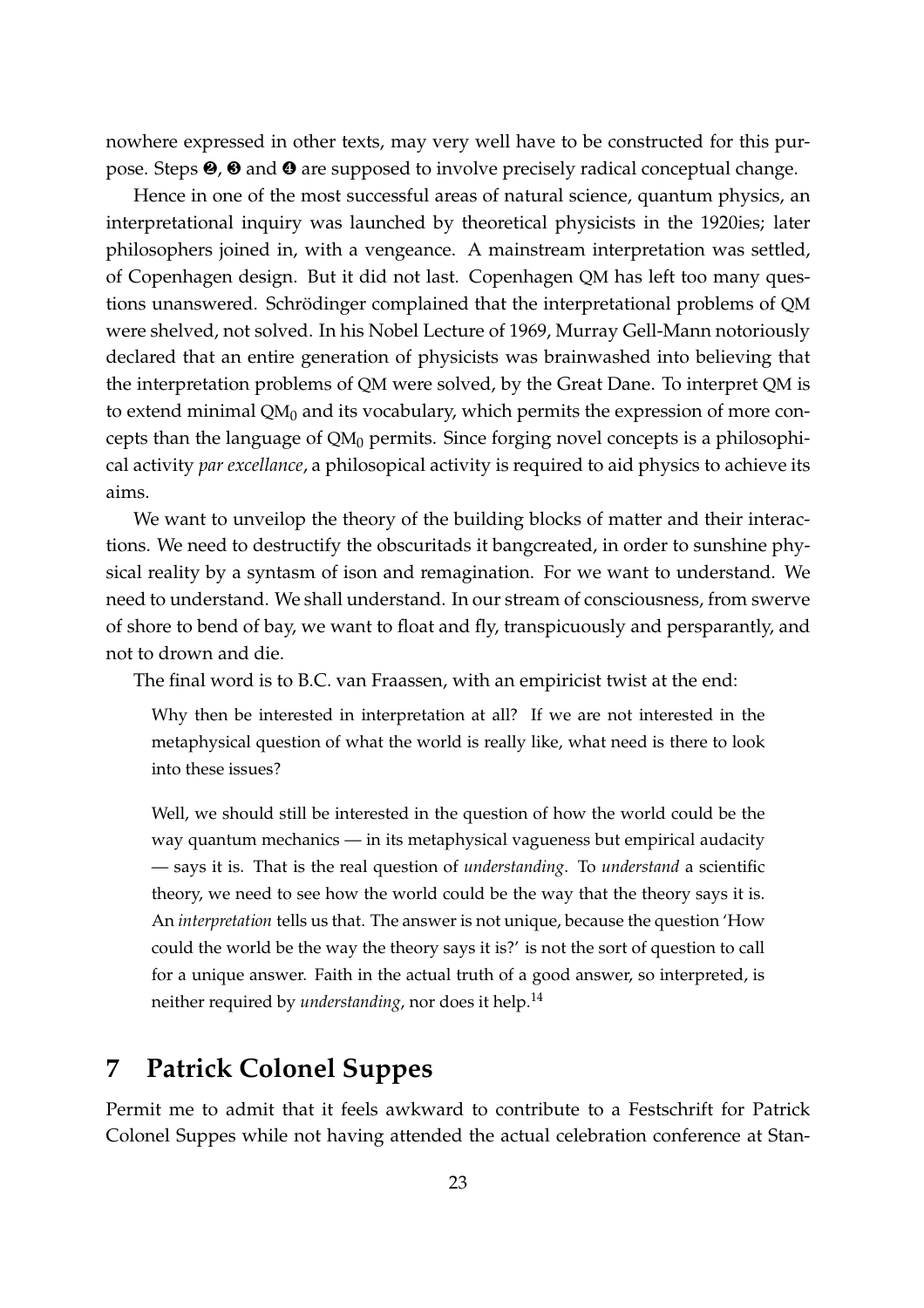ford University that ook place in March 2012. Perhaps as awkward as contributing a paper about a subject about which Patrick Suppes has been suspiciously silent in all of his writings about QM. Does he fancy the Copenhagen Interpretation? Does he prefer some modal interpretation? Is he an Everettian? No favourites at all? Lame agnosticism? Brute rejection of the very issue of the interpretation of QM as a pseudo-issue? Is he aware of the obscuritads that circumveilop us?

Suppes has not been entirely silent about QM. Everything he has written about QM is about or connected to *probability* (available at his website of Stanford University, spanning *seven* decades).<sup>15</sup> Concerning the issue of the *the interpretation of probability*, however, in and outside QM, Suppes has also been suspiciously silent about where his sympathy lies, his insistence that the differences in interpretation of probability ought to be characterised mathematically notwithstanding.<sup>16</sup> Is he a Bayesian? Or a frequentist? Does he believe in propensities?

Let this paper then be the trigger for an old wise scientific philosopher to speak, at last, his mind on these exciting philosophical issues . . .

*Acknowledgments.* Thanks to Gijs Leegwater, Geurt Sengers and Stefan Wintein (Erasmus University Rotterdam), and an anonymous Referee for comments.

*Affiliations.* Faculty of Philosophy, Erasmus University Rotterdam, Burg. Oudlaan 50, H5–16, 3062 PA Rotterdam, E-mail: f.a.muller@fwb.eur.nl; and: Institute for the History and Foundations of Science, Dept. of Physics & Astronomy, Utrecht University, Budapestlaan 6, IGG–3.08, 3584 CD Utrecht, E-mail: f.a.muller@uu.nl; The Netherlands

### **Notes**

<sup>1</sup>The main title of this paper is borrowed from James Joyce's *Finnegans Wake* (1939, 244.15), as are the titles of the Sections, for reasons that will become evident to the imaginative mind as we proceed; the notation '244.15' is standard and means: page 244, line 15. Any edition can be consulted, because they all use the same pagination and lining.

2 Joyce [1938], 353.22–23.

<sup>3</sup>Dummett [1991], p. 13.

 $4$ For the sake of clarity: we suppose that to observe is to measure, so by contraposition, not to measure is not to observe; to measure is not necessarily to observe. This is correct, because think of, say, measuring the presence of a neutrino or the energy of an electron, which are unobservable entities: we measure but cannot observe.

 $5$ Any author on QM who presents Schrödinger's cat as a problem in that it is neither dead nor alive,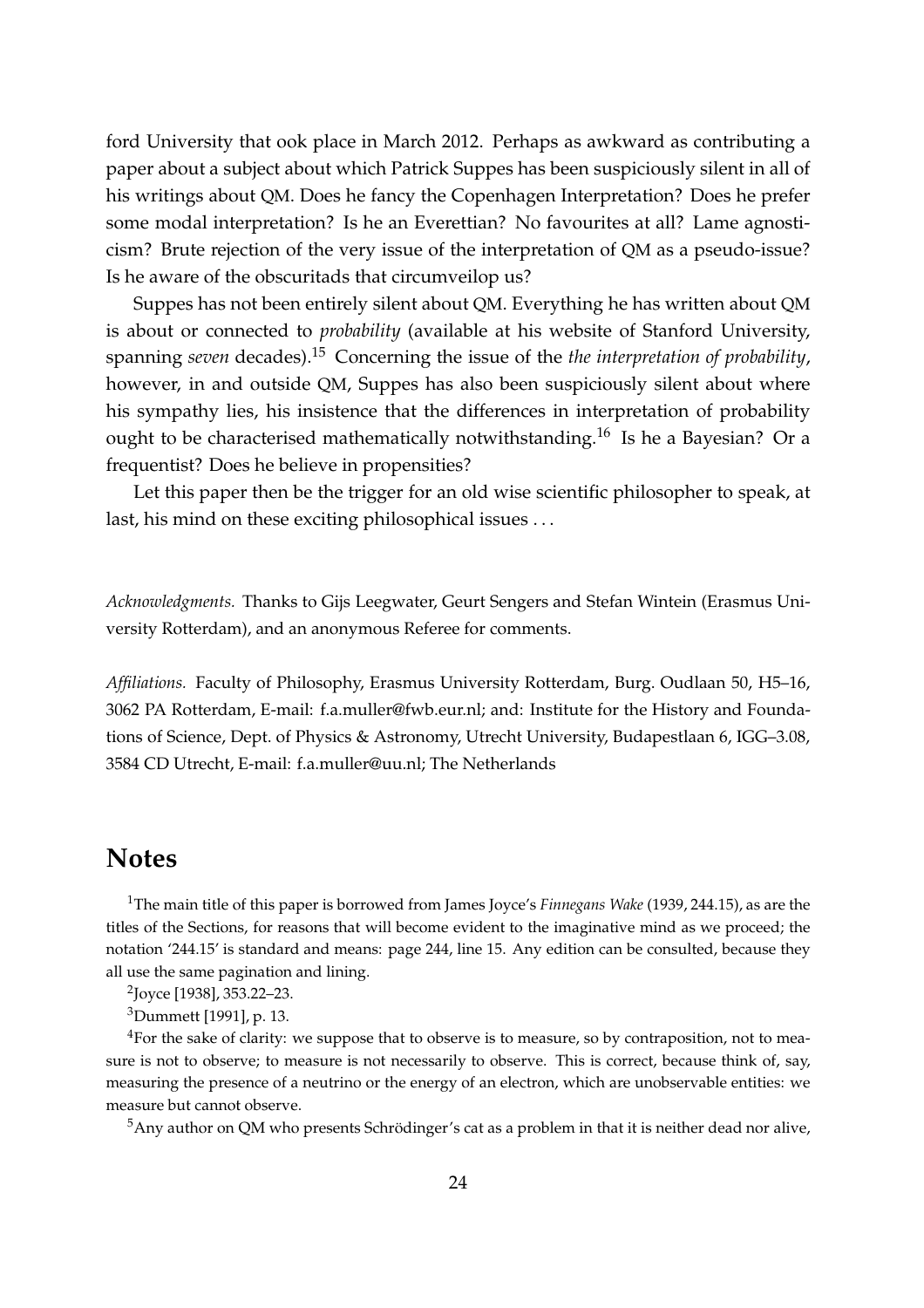tacitly assumes that it is necessary for the cat to be in a relevant eigenstate in order to be either dead or alive. The Standard Property Postulate is also known as 'the eigenstate-eigenvalue link'.

<sup>6</sup>See Wallace [2013] for a state of the art defence of the Everett Interpretation.

 $7$ Caveat: the distinction between linguistic knowledge and theoretical knowledge is not exactly unproblematic, and even controversial. Similarly for the one between observation and theoretical predicates. What to do when rejects these distinctions? Nothing. Read on. Simply cut away this distinction from our *analysans* of measurement.

<sup>8</sup>See Suppes [2001], pp. 63–73, for some general Measurement Theory; see Bush, Lahti and Mittelstaedt [1996] for physical measurement theory. The concept of a measurement apparatus is not analysed but taken for granted in both books, remarkably.

<sup>9</sup>Fraassen [1991], p. 242–243. What Van Fraassen here calls "the theory" will be our minimal QM. <sup>10</sup>Wright [1971], p. 5.

<sup>11</sup>Derrida [1967], pp. 158–159. Derrida was parenthetically heavy influenced by *Finnegans Wake*, see Derrida [1984].

<sup>12</sup>Derrida [1988], p. 148.

 $13$ In the sense of hermeneutics as understood in the philosophical tradition sketched above. In another, literal sense, 'quantum hermeneutics' just means 'quantum interpretation'.

<sup>14</sup>Fraassen [1991], p. 337.

<sup>15</sup>Suppes [1963], [1965].

<sup>16</sup>Suppes [2001], Chapter 5.

#### **References**

- Bush, P., Lahti, P.K., Mittelstaedt, P. [1996], *The Quantum Theory of Measurement* (2nd. Rev. Ed.), Berlin: Springer-Verlag.
- Derrida, J. [1976]. *Of Grammatology*, translated from the French original of 1967 by G.C. Spivak, Baltimore & London: Johns Hopkins University Press.
- Derrida, J. [1984]. 'Two words for Joyce', in: *Post-structuralist Joyce: Essays from the French*, D. Attridge and D. Ferrer (eds.), Cambridge: Cambridge University Press, pp. 145–160.

Derrida, J. [1988]. *Limited Inc.*, Evanston: Northwestern University Press.

- Dirac, P.A.M. [1928]. *The Principles of Quantum Mechanics*, Cambridge: Cambridge University Press.
- Dummett, M.A.E. [1991]. *The Logical Basis of Metaphysics*, Cambridge, Massachusetts: Harvard University Press.

Fraassen, B.C. van. [1991]. *Quantum Mechanics: An Empiricist View*, Oxford: Clarendon Press.

- Gadamer, H.-G. [1960]. *Wahrheit und Methode: Grundzüge einer philosophischen Hermeneutik*, Tübingen: Mohr.
- Joyce, J. [1939]. *Finnegans Wake*, London: Faber and Faber.
- Muller, F.A. [2005]. 'The Deep Black Sea: Observability and Modalify Afloat', *British Journal for the Philosophy of Science* **56**, pp. 61–99.